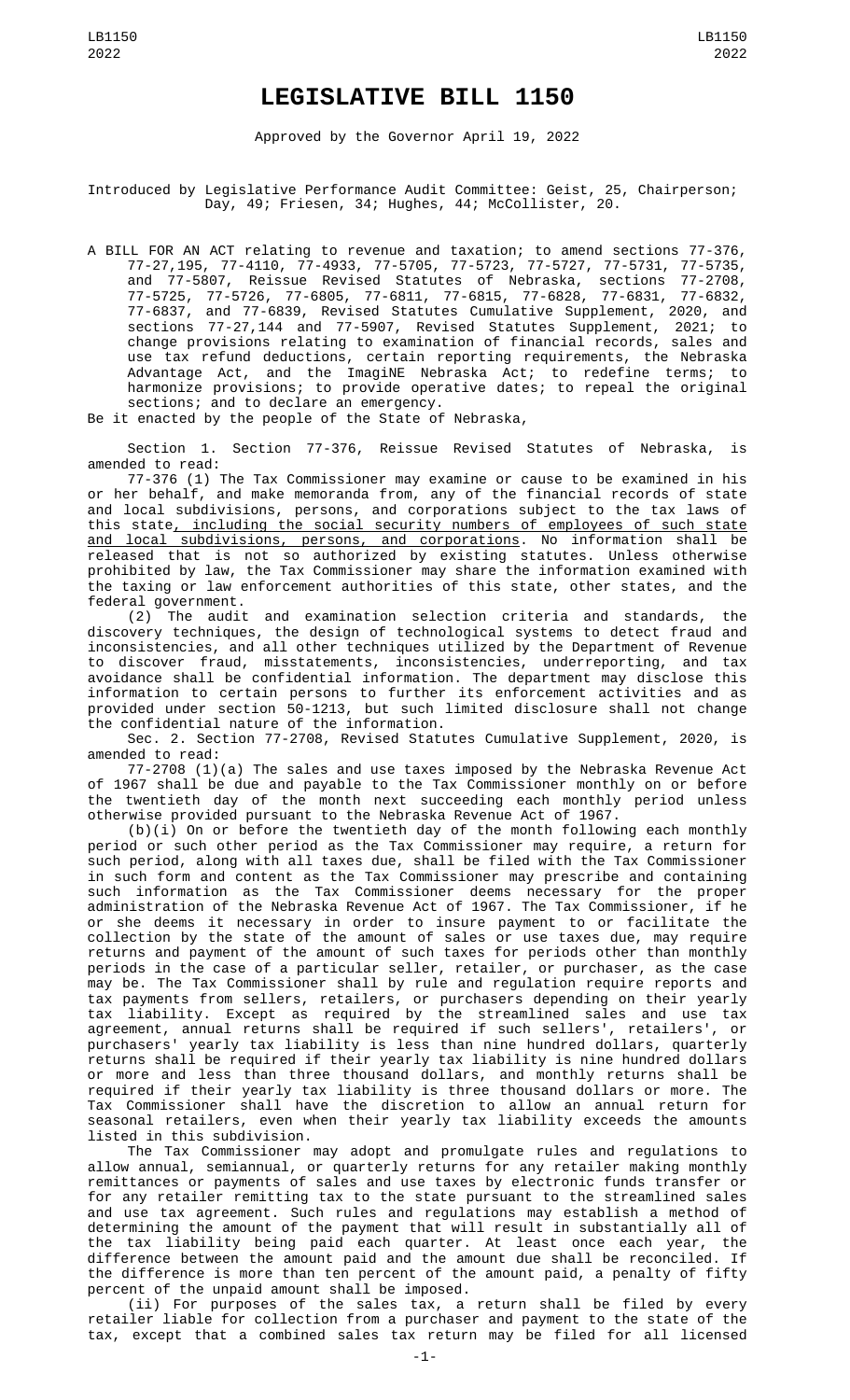locations which are subject to common ownership. For purposes of this subdivision, common ownership means the same person or persons own eighty percent or more of each licensed location. For purposes of the use tax, a return shall be filed by every retailer engaged in business in this state and by every person who has purchased property, the storage, use, or other consumption of which is subject to the use tax, but who has not paid the use tax due to a retailer required to collect the tax.

(iii) The Tax Commissioner may require that returns be signed by the person required to file the return or by his or her duly authorized agent but need not be verified by oath.

(iv) A taxpayer who keeps his or her regular books and records on a cash basis, an accrual basis, or any generally recognized accounting basis which correctly reflects the operation of the business may file the sales and use tax returns required by the Nebraska Revenue Act of 1967 on the same accounting basis that is used for the regular books and records, except that on credit, conditional, and installment sales, the retailer who keeps his or her books on an accrual basis may report such sales on the cash basis and pay the tax upon the collections made during each month. If a taxpayer transfers, sells, assigns, or otherwise disposes of an account receivable, he or she shall be deemed to have received the full balance of the consideration for the original sale and shall be liable for the remittance of the sales tax on the balance of the total sale price not previously reported, except that such transfer, sale, assignment, or other disposition of an account receivable by a retailer to a subsidiary shall not be deemed to require the retailer to pay the sales tax on the credit sale represented by the account transferred prior to the time the customer makes payment on such account. If the subsidiary does not obtain a Nebraska sales tax permit, the taxpayer shall obtain a surety bond in favor of the State of Nebraska to insure payment of the tax and any interest and penalty imposed thereon under this section in an amount not less than two times the amount of tax payable on outstanding accounts receivable held by the subsidiary as of the end of the prior calendar year. Failure to obtain either a sales tax permit or a surety bond in accordance with this section shall result in the payment on the next required filing date of all sales taxes not previously remitted. When the retailer has adopted one basis or the other of reporting credit, conditional, or installment sales and paying the tax thereon, he or she will not be permitted to change from that basis without first having notified the Tax Commissioner.

(c) Except as provided in the streamlined sales and use tax agreement, the taxpayer required to file the return shall deliver or mail any required return together with a remittance of the net amount of the tax due to the office of the Tax Commissioner on or before the required filing date. Failure to file the return, filing after the required filing date, failure to remit the net amount of the tax due, or remitting the net amount of the tax due after the required filing date shall be cause for a penalty, in addition to interest, of ten percent of the amount of tax not paid by the required filing date or twentyfive dollars, whichever is greater, unless the penalty is being collected under subdivision  $(1)(i)$ ,  $(1)(j)(i)$ , or  $(1)(k)(i)$  of section 77-2703 by a county treasurer or the Department of Motor Vehicles, in which case the penalty shall be five dollars.

(d) The taxpayer shall deduct and withhold, from the taxes otherwise due from him or her on his or her tax return, two and one-half percent of the first three thousand dollars remitted each month to reimburse himself or herself for the cost of collecting the tax. Taxpayers filing a combined return as allowed by subdivision (1)(b)(ii) of this subsection shall compute such collection fees on the basis of the receipts and liability of each licensed location.

(e) A retailer that makes sales into Nebraska using a multivendor marketplace platform is relieved of its obligation to collect and remit sales taxes to Nebraska with regard to any sales taxes collected and remitted by the multivendor marketplace platform. Such a retailer must include all sales into Nebraska in its gross receipts in its return, but may claim credit for any sales taxes collected and remitted by the multivendor marketplace platform with respect to such retailer's sales. Such retailer is liable for the sales tax due on sales into Nebraska as provided in section 77-2704.35.

(f) A multivendor marketplace platform is relieved of its obligation to collect and remit the correct amount of state and local sales taxes to Nebraska to the extent that the multivendor marketplace platform can establish that the error was due to insufficient or incorrect information given to the multivendor marketplace platform by the seller and relied on by the multivendor marketplace platform. This subdivision shall not apply if the multivendor marketplace platform and the seller are related persons under either section 267(b) or (c) or section 707(b) of the Internal Revenue Code of 1986 or if the seller is also the multivendor marketplace platform operator.

(2)(a) If the Tax Commissioner determines that any sales or use tax amount, penalty, or interest has been paid more than once, has been erroneously or illegally collected or computed, or has been paid and the purchaser qualifies for a refund under section 77-2708.01, the Tax Commissioner shall set forth that fact in his or her records and the excess amount collected or paid may be credited on any sales, use, or income tax amounts then due and payable from the person under the Nebraska Revenue Act of 1967. Any balance may be refunded to the person by whom it was paid or his or her successors, administrators, or executors.

(b) No refund shall be allowed unless a claim therefor is filed with the Tax Commissioner by the person who made the overpayment or his or her attorney,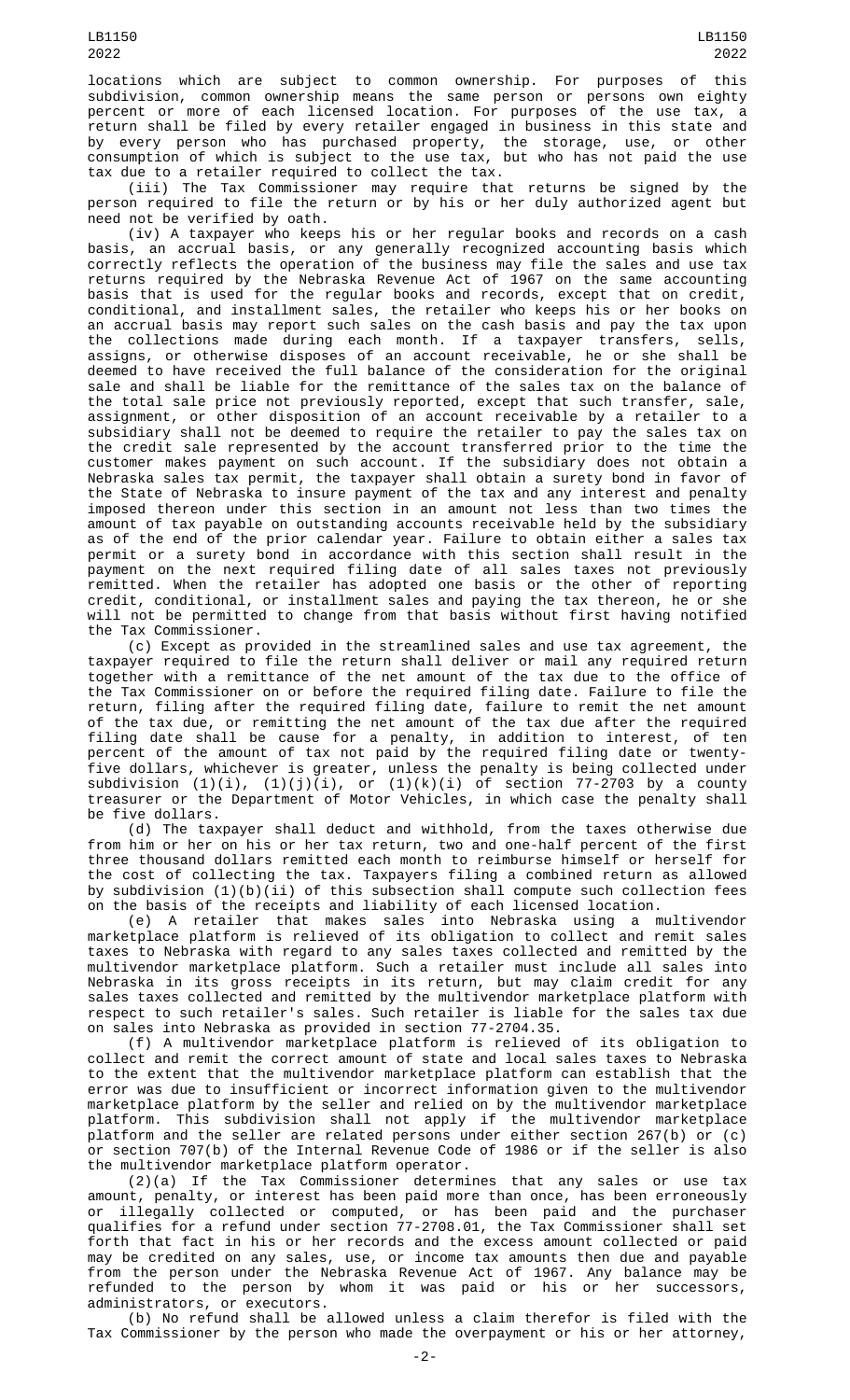executor, or administrator within three years from the required filing date following the close of the period for which the overpayment was made, within six months after any determination becomes final under section 77-2709, or within six months from the date of overpayment with respect to such determinations, whichever of these three periods expires later, unless the credit relates to a period for which a waiver has been given. Failure to file a claim within the time prescribed in this subsection shall constitute a waiver of any demand against the state on account of overpayment.

(c) Every claim shall be in writing on forms prescribed by the Tax Commissioner and shall state the specific amount and grounds upon which the claim is founded. No refund shall be made in any amount less than two dollars.

(d) The Tax Commissioner shall allow or disallow a claim within one hundred eighty days after it has been filed. A request for a hearing shall constitute a waiver of the one-hundred-eighty-day period. The claimant and the Tax Commissioner may also agree to extend the one-hundred-eighty-day period. If a hearing has not been requested and the Tax Commissioner has neither allowed nor disallowed a claim within either the one hundred eighty days or the period agreed to by the claimant and the Tax Commissioner, the claim shall be deemed to have been allowed.

(e) Within thirty days after disallowing any claim in whole or in part, the Tax Commissioner shall serve notice of his or her action on the claimant in the manner prescribed for service of notice of a deficiency determination.

(f) Within thirty days after the mailing of the notice of the Tax Commissioner's action upon a claim filed pursuant to the Nebraska Revenue Act of 1967, the action of the Tax Commissioner shall be final unless the taxpayer seeks review of the Tax Commissioner's determination as provided in section 77-27,127.

(g) Upon the allowance of a credit or refund of any sum erroneously or illegally assessed or collected, of any penalty collected without authority, or of any sum which was excessive or in any manner wrongfully collected, interest shall be allowed and paid on the amount of such credit or refund at the rate specified in section 45-104.02, as such rate may from time to time be adjusted, from the date such sum was paid or from the date the return was required to be filed, whichever date is later, to the date of the allowance of the refund or, in the case of a credit, to the due date of the amount against which the credit is allowed, but in the case of a voluntary and unrequested payment in excess of actual tax liability or a refund under section 77-2708.01, no interest shall be allowed when such excess is refunded or credited.

(h) No suit or proceeding shall be maintained in any court for the recovery of any amount alleged to have been erroneously or illegally determined or collected unless a claim for refund or credit has been duly filed.

(i) The Tax Commissioner may recover any refund or part thereof which is erroneously made and any credit or part thereof which is erroneously allowed by issuing a deficiency determination within one year from the date of refund or credit or within the period otherwise allowed for issuing a deficiency determination, whichever expires later.

(j)(i) Credit shall be allowed to the retailer, contractor, or repairperson for sales or use taxes paid pursuant to the Nebraska Revenue Act of 1967 on any deduction taken that is attributed to bad debts not including interest. Bad debt has the same meaning as in 26 U.S.C. 166, as such section existed on January 1, 2003. However, the amount calculated pursuant to 26 U.S.C. 166 shall be adjusted to exclude: Financing charges or interest; sales or use taxes charged on the purchase price; uncollectible amounts on property that remains in the possession of the seller until the full purchase price is paid; and expenses incurred in attempting to collect any debt and repossessed property.

(ii) Bad debts may be deducted on the return for the period during which the bad debt is written off as uncollectible in the claimant's books and records and is eligible to be deducted for federal income tax purposes. A claimant who is not required to file federal income tax returns may deduct a bad debt on a return filed for the period in which the bad debt is written off as uncollectible in the claimant's books and records and would be eligible for a bad debt deduction for federal income tax purposes if the claimant was required to file a federal income tax return.

(iii) If a deduction is taken for a bad debt and the debt is subsequently collected in whole or in part, the tax on the amount so collected must be paid and reported on the return filed for the period in which the collection is made.

(iv) When the amount of bad debt exceeds the amount of taxable sales for the period during which the bad debt is written off, a refund claim may be filed within the otherwise applicable statute of limitations for refund claims. The statute of limitations shall be measured from the due date of the return on which the bad debt could first be claimed.

(v) If filing responsibilities have been assumed by a certified service provider, the service provider may claim, on behalf of the retailer, any bad debt allowance provided by this section. The certified service provider shall credit or refund the full amount of any bad debt allowance or refund received to the retailer.

(vi) For purposes of reporting a payment received on a previously claimed bad debt, any payments made on a debt or account are applied first proportionally to the taxable price of the property or service and the sales tax thereon, and secondly to interest, service charges, and any other charges. (vii) In situations in which the books and records of the party claiming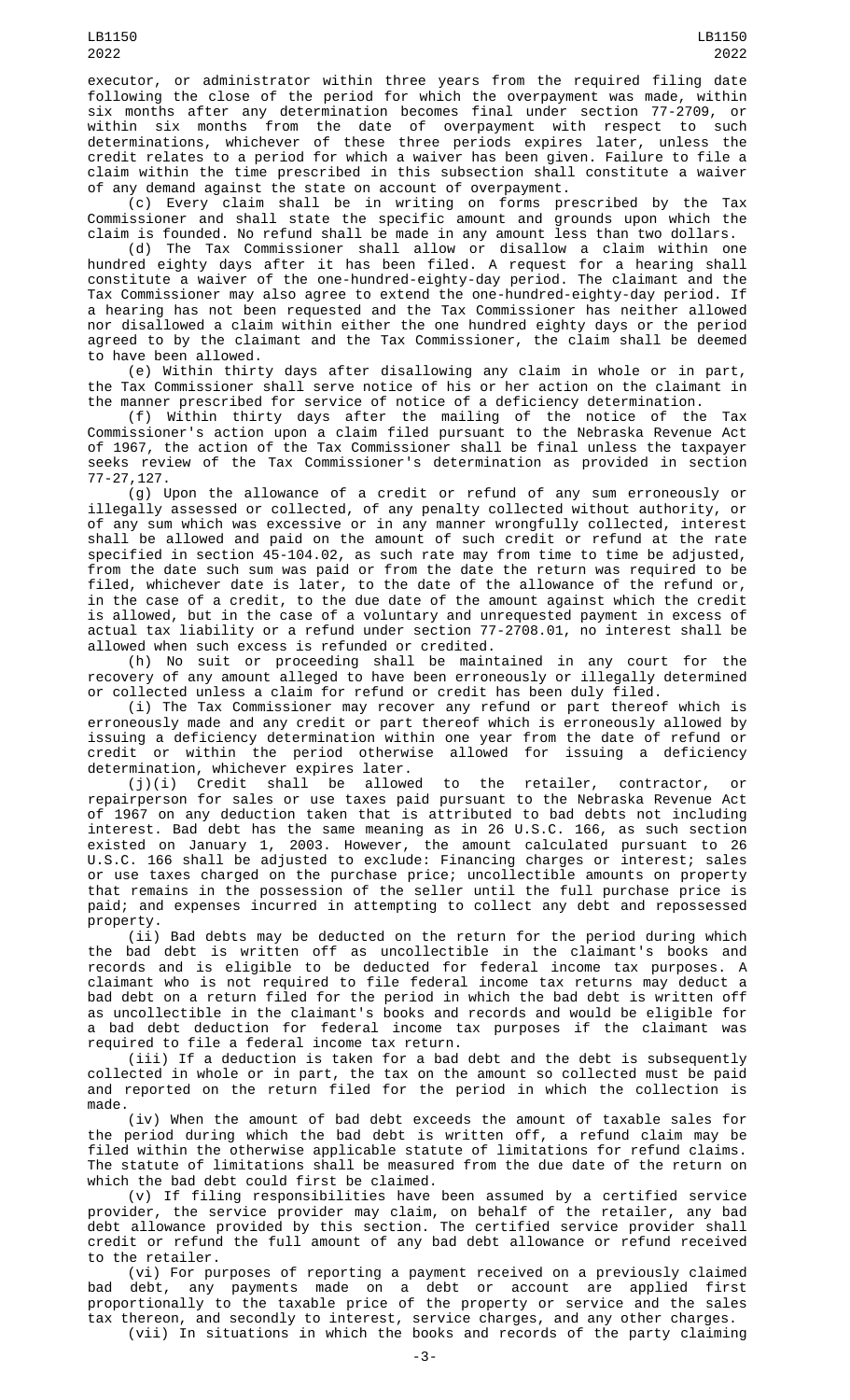the bad debt allowance support an allocation of the bad debts among the member states in the streamlined sales and use tax agreement, the state shall permit the allocation.

(3) Beginning July 1, 2020, if a refund claim under this section involves a refund of a tax imposed under the Local Option Revenue Act or section 13-319, 13-2813, or 77-6403 and the amount of such tax to be refunded is at least five thousand dollars, the Tax Commissioner shall notify the affected city, village, county, or municipal county of such claim within twenty days after receiving the claim. If the Tax Commissioner allows the claim and the refund of such tax is at least five thousand dollars, the Tax Commissioner shall notify the affected city, village, county, or municipal county of such refund and shall give the city, village, county, or municipal county the option of having such refund deducted from its tax proceeds in one lump sum or in twelve equal monthly installments. The city, village, county, or municipal county shall make its selection and shall certify the selection to the Tax Commissioner within twenty days after receiving notice of the refund. The Tax Commissioner shall then deduct such refund from the applicable tax proceeds in accordance with the selection when he or she deducts refunds pursuant to section 13-324, 13-2814, <del>77-27,144,</del> or 77-6403<u> or subsection (1) of section 77-27,144</u>, whichever is applicable. This subsection shall not apply to any refund that is subject to subdivision (2)(a) or (2)(b)(ii) or subsection (3) or (4) of section 77-27,144. Sec. 3. Section 77-27,144, Revised Statutes Supplement, 2021, is amended

to read:

77-27,144 (1) The Tax Commissioner shall collect the tax imposed by any incorporated municipality concurrently with collection of a state tax in the same manner as the state tax is collected. The Tax Commissioner shall remit monthly the proceeds of the tax to the incorporated municipalities levying the tax, after deducting the amount of refunds made and three percent of the remainder to be credited to the Municipal Equalization Fund.

 $(2)(a)$   $(2)$  Deductions for a refund made pursuant to section 77-4105, 77-4106, 77-5725, or 77-5726 and owed by a city of the first class, city of the second class, or village shall be delayed for one year after the refund has been made to the taxpayer. The Department of Revenue shall notify the municipality liable for a refund exceeding one thousand five hundred dollars of the pending refund, the amount of the refund, and the month in which the deduction will be made or begin, except that if the amount of a refund claimed under section 77-4105, 77-4106, 77-5725, or 77-5726 exceeds twenty-five percent of the municipality's total sales and use tax receipts, net of any refunds or sales tax collection fees, for the municipality's prior fiscal year, the department shall deduct the refund over the period of one year in equal monthly amounts beginning after the one-year notification period required by this subdivision subsection. This subsection applies to refunds owed by cities of the first class, cities of the second class, and villages. This subsection applies to refunds beginning January 1, 2014.

(b) Deductions for a refund made pursuant to section 77-4105, 77-4106, 77-5725, or 77-5726 and owed by a city of the metropolitan class or city of the primary class shall be made as follows:

(i) During calendar year 2023, such deductions shall be made in accordance with subsection (1) of this section; and

(ii) During calendar year 2024 and each calendar year thereafter, such deductions shall be made based on estimated amounts as described in this subdivision. On or before March 1, 2023, and on or before March 1 of each year thereafter, the Department of Revenue shall notify each city of the metropolitan class and city of the primary class of the total amount of such refunds that are estimated to be paid during the following calendar year. Such estimated amount shall be used to establish the total amount to be deducted in the following calendar year. The department shall deduct such amount over the following calendar year in twelve equal monthly amounts. Beginning with the notification sent in calendar year 2025, the notification shall include any adjustment needed for the prior calendar year to account for any difference between the estimated amount deducted in such prior calendar year and the actual amount of refunds paid in such year.

(3) Deductions for a refund made pursuant to the ImagiNE Nebraska Act shall be delayed as provided in this subsection after the refund has been made to the taxpayer. The Department of Revenue shall notify each municipality liable for a refund exceeding one thousand five hundred dollars of the pending refund and the amount of the refund claimed under the ImagiNE Nebraska Act. The notification shall be made by March 1 of each year beginning in 2021 and shall be used to establish the refund amount for the following calendar year. The notification shall include any excess or underpayment from the prior calendar year. The department shall deduct the refund over a period of one year in equal monthly amounts beginning in January following the notification. This subsection applies to total annual refunds exceeding one million dollars or twenty-five percent of the municipality's total sales and use tax receipts for the prior fiscal year, whichever is the lesser amount.

(4) Deductions for a refund made pursuant to the Urban Redevelopment Act shall be delayed as provided in this subsection after the refund has been made to the taxpayer. The Department of Revenue shall notify each municipality liable for a refund exceeding one thousand five hundred dollars of the pending refund and the amount of the refund claimed under the Urban Redevelopment Act. The notification shall be made by March 1 of each year beginning in 2022 and shall be used to establish the refund amount for the following calendar year. The notification shall include any excess or underpayment from the prior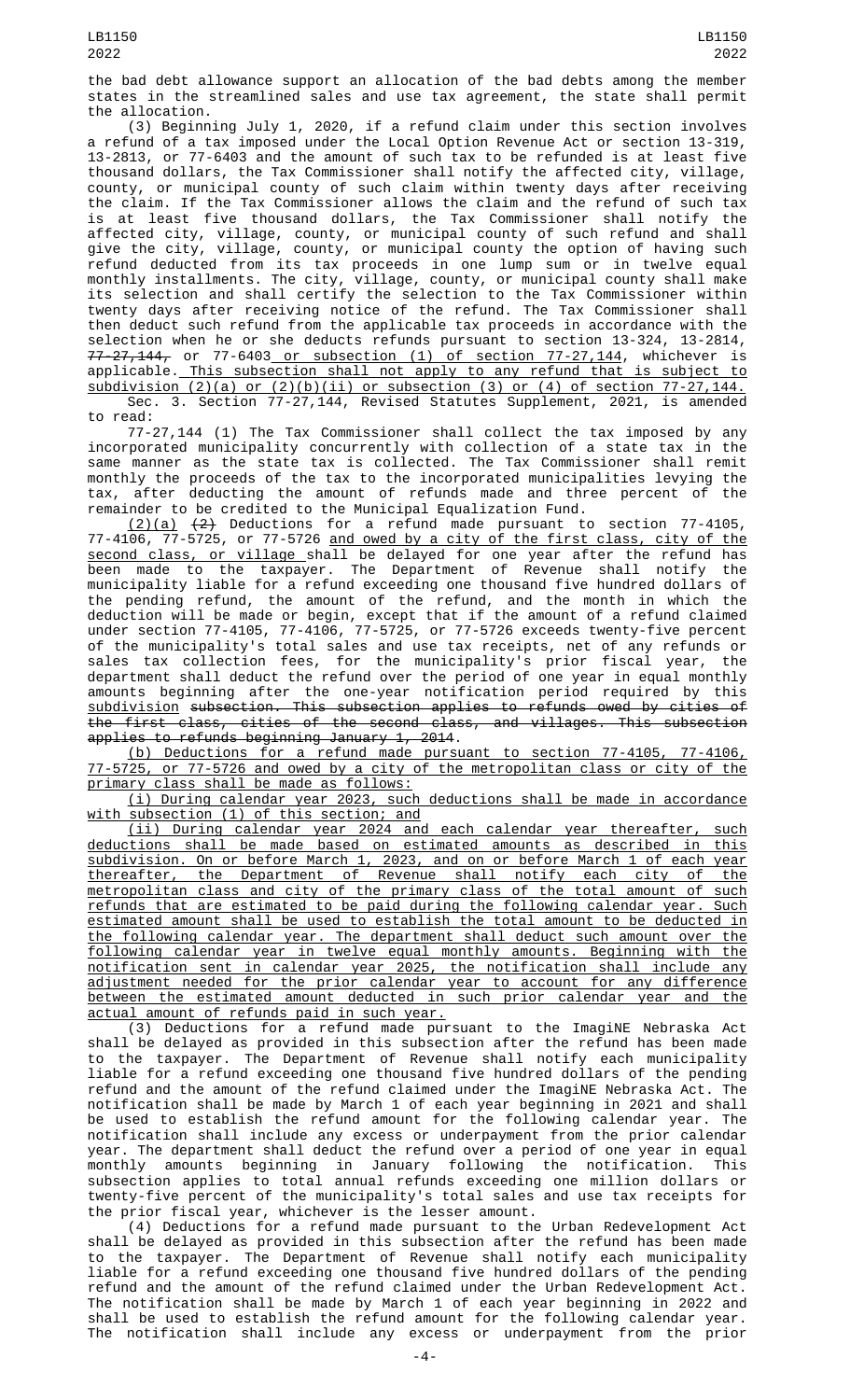(5) The Tax Commissioner shall keep full and accurate records of all money received and distributed under the provisions of the Local Option Revenue Act. When proceeds of a tax levy are received but the identity of the incorporated municipality which levied the tax is unknown and is not identified within six months after receipt, the amount shall be credited to the Municipal Equalization Fund. The municipality may request the names and addresses of the retailers which have collected the tax as provided in subsection (13) of section 77-2711 and may certify an individual to request and review confidential sales and use tax returns and sales and use tax return information as provided in subsection (14) of section 77-2711.

(6)(a) Every qualifying business that has filed an application to receive tax incentives under the Employment and Investment Growth Act, the Nebraska Advantage Act, the ImagiNE Nebraska Act, or the Urban Redevelopment Act shall, with respect to such acts, provide annually to each municipality, in aggregate data, the maximum amount the qualifying business is eligible to receive in the current year in refunds of local sales and use taxes of the municipality and exemptions for the previous year, and the estimate of annual refunds of local sales and use taxes of the municipality and exemptions such business intends to claim in each future year. Such information shall be kept confidential by the municipality unless publicly disclosed previously by the taxpayer or by the State of Nebraska.

(b) For purposes of this subsection, municipality means a municipality that has adopted the local option sales and use tax under the Local Option Revenue Act and to which the qualifying business has paid such sales and use tax.

(c) The qualifying business shall provide the information to the municipality on or before June 30 of each year.

(d) Any amounts held by a municipality to make sales and use tax refunds under the Employment and Investment Growth Act, the Nebraska Advantage Act, the ImagiNE Nebraska Act, and the Urban Redevelopment Act shall not count toward any budgeted restricted funds limitation as provided in section 13-519 or toward any cash reserve limitation as provided in section 13-504.

Sec. 4. Section 77-27,195, Reissue Revised Statutes of Nebraska, is amended to read:

77-27,195 (1) The Tax Commissioner shall prepare a report identifying the amount of investment in this state and the number of equivalent jobs created by each taxpayer claiming a credit pursuant to the Nebraska Advantage Rural Development Act. The report shall include the amount of credits claimed in the aggregate. The report shall be issued on or before <u>October 31</u> <del>July 15</del> of each year for all credits allowed during the previous <u>fiscal</u> <del>calendar</del> year. <u>The</u> report shall be on a fiscal year, accrual basis that satisfies the requirements set by the Governmental Accounting Standards Board. The Department of Revenue shall, on or before <u>December 15</u> <del>September 1</del> of each <u>even-numbered y</u>ear, appear at a joint hearing of the Appropriations Committee of the Legislature and the Revenue Committee of the Legislature and present the report. Any supplemental information requested by three or more committee members shall be presented within thirty days after the request.

(2) Beginning with applications filed on or after January 1, 2006, except for livestock modernization or expansion projects, the report shall provide information on project-specific total incentives used every two years for each approved project and shall disclose (a) the identity of the taxpayer, (b) the location of the project, and (c) the total credits used and refunds approved during the immediately preceding two years expressed as a single, aggregated total. The incentive information required to be reported under this subsection shall not be reported for the first year the taxpayer attains the required employment and investment thresholds. The information on first-year incentives used shall be combined with and reported as part of the second year. Thereafter, the information on incentives used for succeeding years shall be reported for each project every two years containing information on two years of credits used and refunds approved. The incentives used shall include incentives which have been approved by the Department of Revenue, but not necessarily received, during the previous two <u>fiscal</u> <del>calendar</del> years.

(3) For livestock modernization or expansion projects, the report shall disclose (a) the identity of the taxpayer, (b) the total credits used and refunds approved during the preceding <u>fiscal</u> <del>calendar</del> year, and (c) the location of the project.

(4) No information shall be provided in the report that is protected by state or federal confidentiality laws.

Sec. 5. Section 77-4110, Reissue Revised Statutes of Nebraska, is amended to read:

77-4110 (1) The Tax Commissioner shall submit electronically an annual report to the Legislature no later than <u>October 31</u> <del>July 15</del> of each year. <u>The</u> report shall be on a fiscal year, accrual basis that satisfies the requirements set by the Governmental Accounting Standards Board. The Department of Revenue shall, on or before <u>December 15</u> <del>September 1</del> of each <u>even-numbered y</u>ear, appear at a joint hearing of the Appropriations Committee of the Legislature and the Revenue Committee of the Legislature and present the report. Any supplemental information requested by three or more committee members shall be presented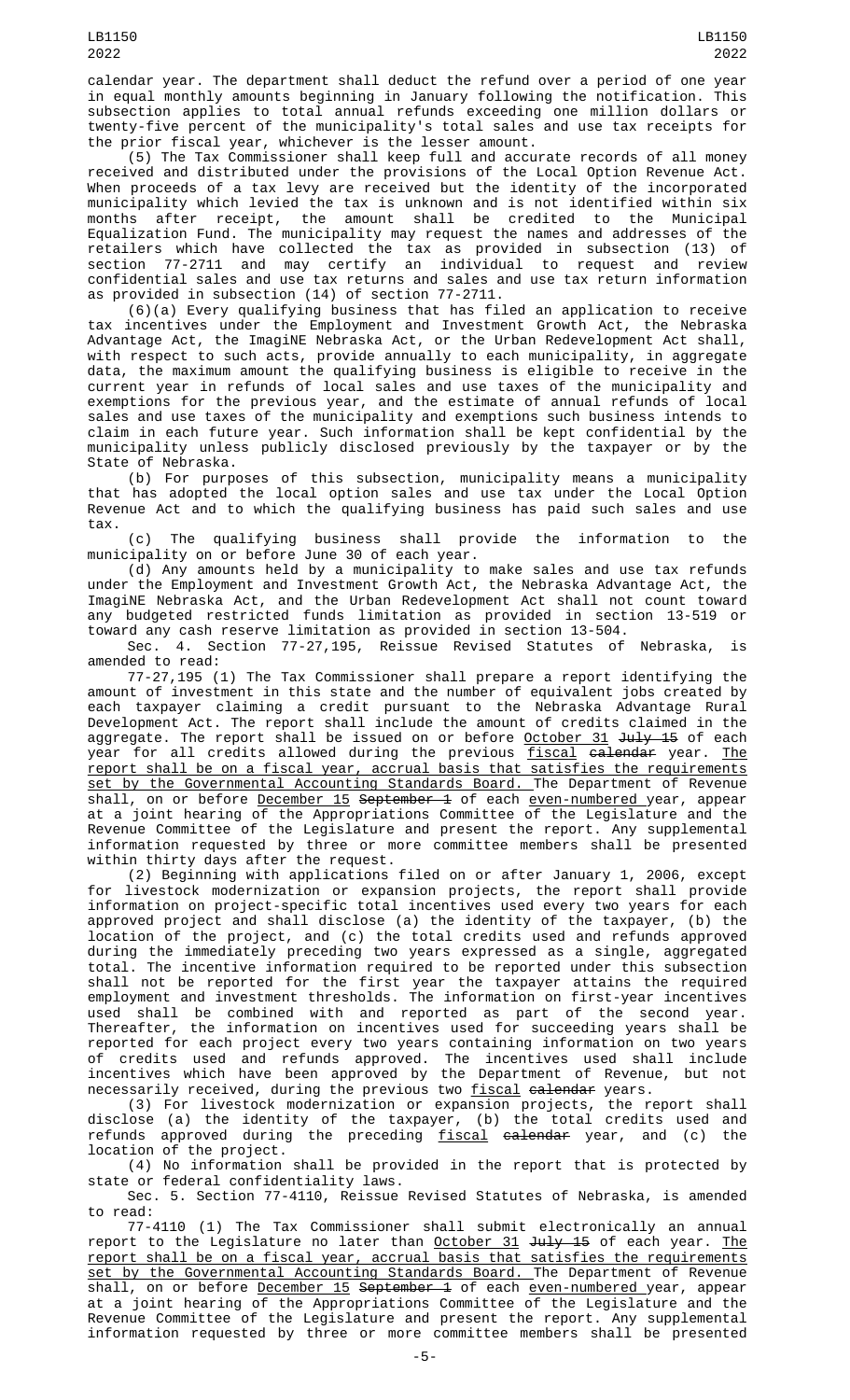within thirty days after the request.

(2) The report shall list (a) the agreements which have been signed during the previous <u>fiscal</u> <del>calendar</del> year, (b) the agreements which are still in effect, (c) the identity of each taxpayer, and (d) the location of each project.

(3) The report shall also state by industry group (a) the specific incentive options applied for under the Employment and Investment Growth Act, (b) the refunds allowed on the investment, (c) the credits earned, (d) the credits used to reduce the corporate income tax and the credits used to reduce the individual income tax, (e) the credits used to obtain sales and use tax refunds, (f) the number of jobs created, (g) the total number of employees employed in the state by the taxpayer on the last day of the calendar quarter prior to the application date and the total number of employees employed in the state by the taxpayer on subsequent reporting dates, (h) the expansion of capital investment, (i) the estimated wage levels of jobs created subsequent to the application date, (j) the total number of qualified applicants, (k) the projected future state revenue gains and losses, (l) the sales tax refunds owed to the applicants, (m) the credits outstanding, and (n) the value of personal property exempted by class in each county.

(4) No information shall be provided in the report that is protected by state or federal confidentiality laws.

Sec. 6. Section 77-4933, Reissue Revised Statutes of Nebraska, is amended to read:

77-4933 (1) The Department of Revenue shall submit electronically an annual report to the Legislature no later than <u>October 31 of</u> <del>July 15</del> each year. The report shall be on a fiscal year, accrual basis that satisfies the requirements set by the Governmental Accounting Standards Board. The report shall list (a) the agreements which have been signed during the previous fiscal <del>calendar</del> year, (b) the agreements which are still in effect, (c) the identity of each company, and (d) the location of each project. The department shall, on or before <u>December 15</u> <del>September 1</del> of each <u>even-numbered y</u>ear, appear at a joint hearing of the Appropriations Committee of the Legislature and the Revenue Committee of the Legislature and present the report. Any supplemental information requested by three or more committee members shall be presented within thirty days after the request.

(2) The report shall also state by industry group (a) the amount of wage benefit credits allowed under the Quality Jobs Act, (b) the number of direct jobs created at the project, (c) the amount of direct capital investment under the act, (d) the estimated wage levels of jobs created by the companies at the projects, (e) the estimated indirect jobs and investment created on account of the projects, and (f) the projected future state and local revenue gains and losses from all revenue sources on account of the direct and indirect jobs and investment created on account of the project.

(3) No information shall be provided in the report that is protected by state or federal confidentiality laws.

Sec. 7. Section 77-5705, Reissue Revised Statutes of Nebraska, is amended to read:

77-5705 Except for a tier 5 project that is sequential to a tier 2 large data center project, base year means the year immediately preceding the year of application. For a tier 5 project that is sequential to a tier 2 large data center project, the base year means the last year of the tier 2 large data center project entitlement period relating to <del>direct</del> sales tax <u>exemptions</u> refunds.

Sec. 8. Section 77-5723, Reissue Revised Statutes of Nebraska, is amended to read:

77-5723 (1) In order to utilize the incentives set forth in the Nebraska Advantage Act, the taxpayer shall file an application, on a form developed by the Tax Commissioner, requesting an agreement with the Tax Commissioner.

(2) The application shall contain:

(a) A written statement describing the plan of employment and investment for a qualified business in this state;

(b) Sufficient documents, plans, and specifications as required by the Tax Commissioner to support the plan and to define a project;

(c) If more than one location within this state is involved, sufficient documentation to show that the employment and investment at different locations are interdependent parts of the plan. A headquarters shall be presumed to be interdependent with each other location directly controlled by such headquarters. A showing that the parts of the plan would be considered parts of a unitary business for corporate income tax purposes shall not be sufficient to show interdependence for the purposes of this subdivision;

(d) A nonrefundable application fee of one thousand dollars for a tier 1 project, two thousand five hundred dollars for a tier 2, tier 3, or tier 5 project, five thousand dollars for a tier 4 project, and ten thousand dollars for a tier 6 project. The fee shall be credited to the Nebraska Incentives Fund; and

(e) A timetable showing the expected sales tax refunds and what year they are expected to be claimed. The timetable shall include both direct refunds due to investment and credits taken as sales tax refunds as accurately as possible.

The application and all supporting information shall be confidential except for the name of the taxpayer, the location of the project, the amounts of increased employment and investment, and the information required to be reported by sections 77-5731 and 77-5734.

(3) An application must be complete to establish the date of the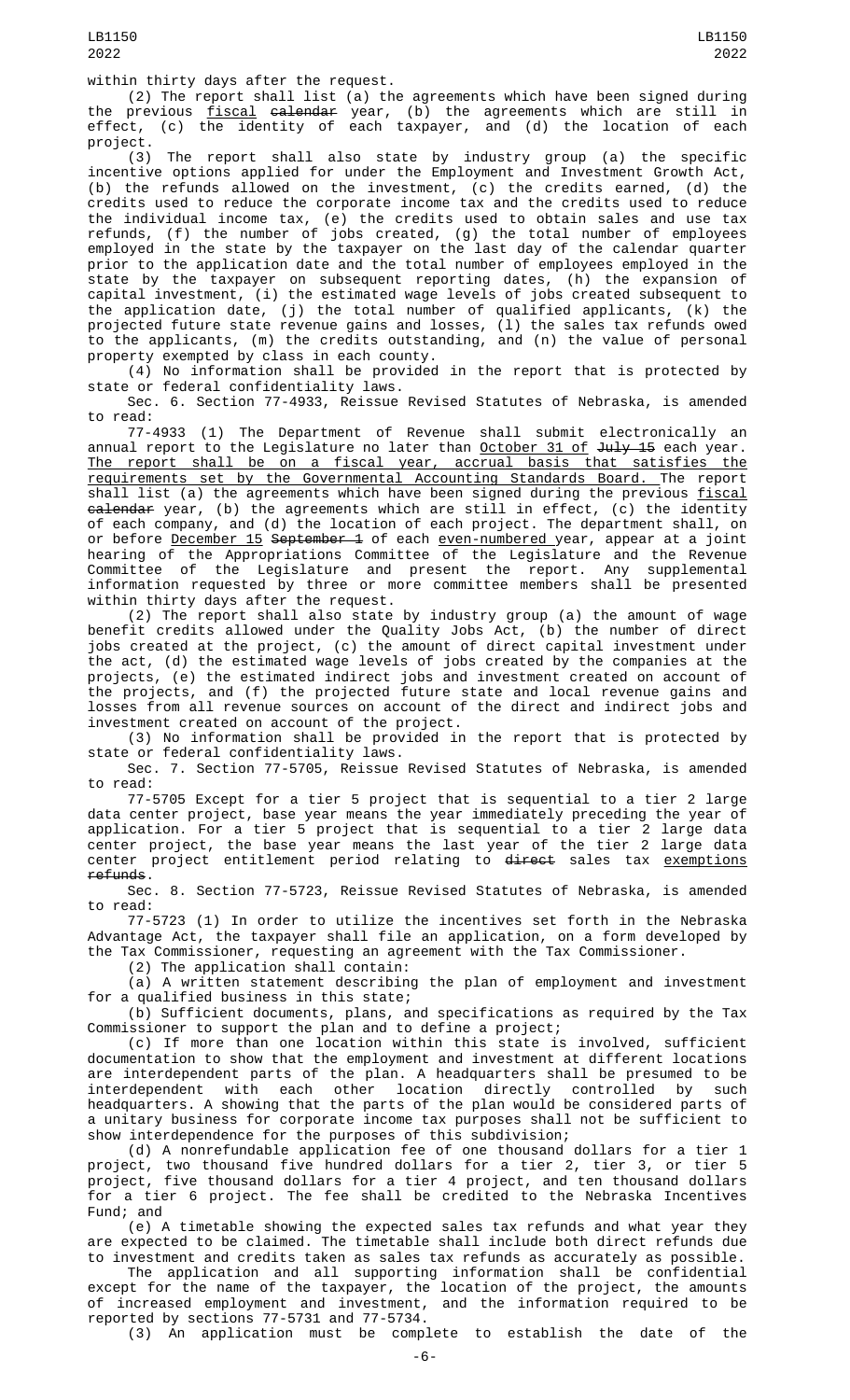application. An application shall be considered complete once it contains the items listed in subsection (2) of this section, regardless of the Tax Commissioner's additional needs pertaining to information or clarification in order to approve or not approve the application.

(4) Once satisfied that the plan in the application defines a project consistent with the purposes stated in the Nebraska Advantage Act in one or more qualified business activities within this state, that the taxpayer and the plan will qualify for benefits under the act, and that the required levels of employment and investment for the project will be met prior to the end of the fourth year after the year in which the application was submitted for a tier 1, tier 3, or tier 6 project or the end of the sixth year after the year in which the application was submitted for a tier 2, tier 4, or tier 5 project, the Tax Commissioner shall approve the application. For a tier 5 project that is sequential to a tier 2 large data center project, the required level of investment shall be met prior to the end of the fourth year after the expiration of the tier 2 large data center project entitlement period relating to direct sales tax exemptions refunds.

(5) The Tax Commissioner shall make his or her determination to approve or not approve an application within one hundred eighty days after the date of the application. If the Tax Commissioner requests, by mail or by electronic means, additional information or clarification from the taxpayer in order to make his or her determination, such one-hundred-eighty-day period shall be tolled from the time the Tax Commissioner makes the request to the time he or she receives the requested information or clarification from the taxpayer. The taxpayer and the Tax Commissioner may also agree to extend the one-hundred-eighty-day period. If the Tax Commissioner fails to make his or her determination within the prescribed one-hundred-eighty-day period, the application shall be deemed approved.

(6) Within one hundred eighty days after approval of the application, the Tax Commissioner shall prepare and mail a written agreement to the taxpayer for the taxpayer's signature. The taxpayer and the Tax Commissioner shall enter into a written agreement. The taxpayer shall agree to complete the project, and the Tax Commissioner, on behalf of the State of Nebraska, shall designate the approved plan of the taxpayer as a project and, in consideration of the taxpayer's agreement, agree to allow the taxpayer to use the incentives contained in the Nebraska Advantage Act. The application, and all supporting documentation, to the extent approved, shall be considered a part of the agreement. The agreement shall state:

(a) The levels of employment and investment required by the act for the project;

(b) The time period under the act in which the required levels must be met;

(c) The documentation the taxpayer will need to supply when claiming an incentive under the act;

(d) The date the application was filed; and

(e) A requirement that the company update the Department of Revenue annually on any changes in plans or circumstances which affect the timetable of sales tax refunds as set out in the application. If the company fails to comply with this requirement, the Tax Commissioner may defer any pending sales tax refunds until the company does comply.

(7) The incentives contained in section 77-5725 shall be in lieu of the tax credits allowed by the Nebraska Advantage Rural Development Act for any project. In computing credits under the act, any investment or employment which is eligible for benefits or used in determining benefits under the Nebraska Advantage Act shall be subtracted from the increases computed for determining the credits under section 77-27,188. New investment or employment at a project location that results in the meeting or maintenance of the employment or investment requirements, the creation of credits, or refunds of taxes under the Employment and Investment Growth Act shall not be considered new investment or employment for purposes of the Nebraska Advantage Act. The use of carryover credits under the Employment and Investment Growth Act, the Invest Nebraska Act, the Nebraska Advantage Rural Development Act, or the Quality Jobs Act shall not preclude investment and employment from being considered new investment or employment under the Nebraska Advantage Act. The use of property tax exemptions at the project under the Employment and Investment Growth Act shall not preclude investment not eligible for the property tax exemption from being considered new investment under the Nebraska Advantage Act.

(8) A taxpayer and the Tax Commissioner may enter into agreements for more than one project and may include more than one project in a single agreement. The projects may be either sequential or concurrent. A project may involve the same location as another project. No new employment or new investment shall be included in more than one project for either the meeting of the employment or investment requirements or the creation of credits. When projects overlap and the plans do not clearly specify, then the taxpayer shall specify in which project the employment or investment belongs.

(9) The taxpayer may request that an agreement be modified if the modification is consistent with the purposes of the act and does not require a change in the description of the project. An agreement may not be modified to a tier that would grant a higher level of benefits to the taxpayer or to a tier 1 project. Once satisfied that the modification to the agreement is consistent with the purposes stated in the act, the Tax Commissioner and taxpayer may amend the agreement. For a tier 6 project, the taxpayer must agree to limit the project to qualified activities allowable under tier 2 and tier 4.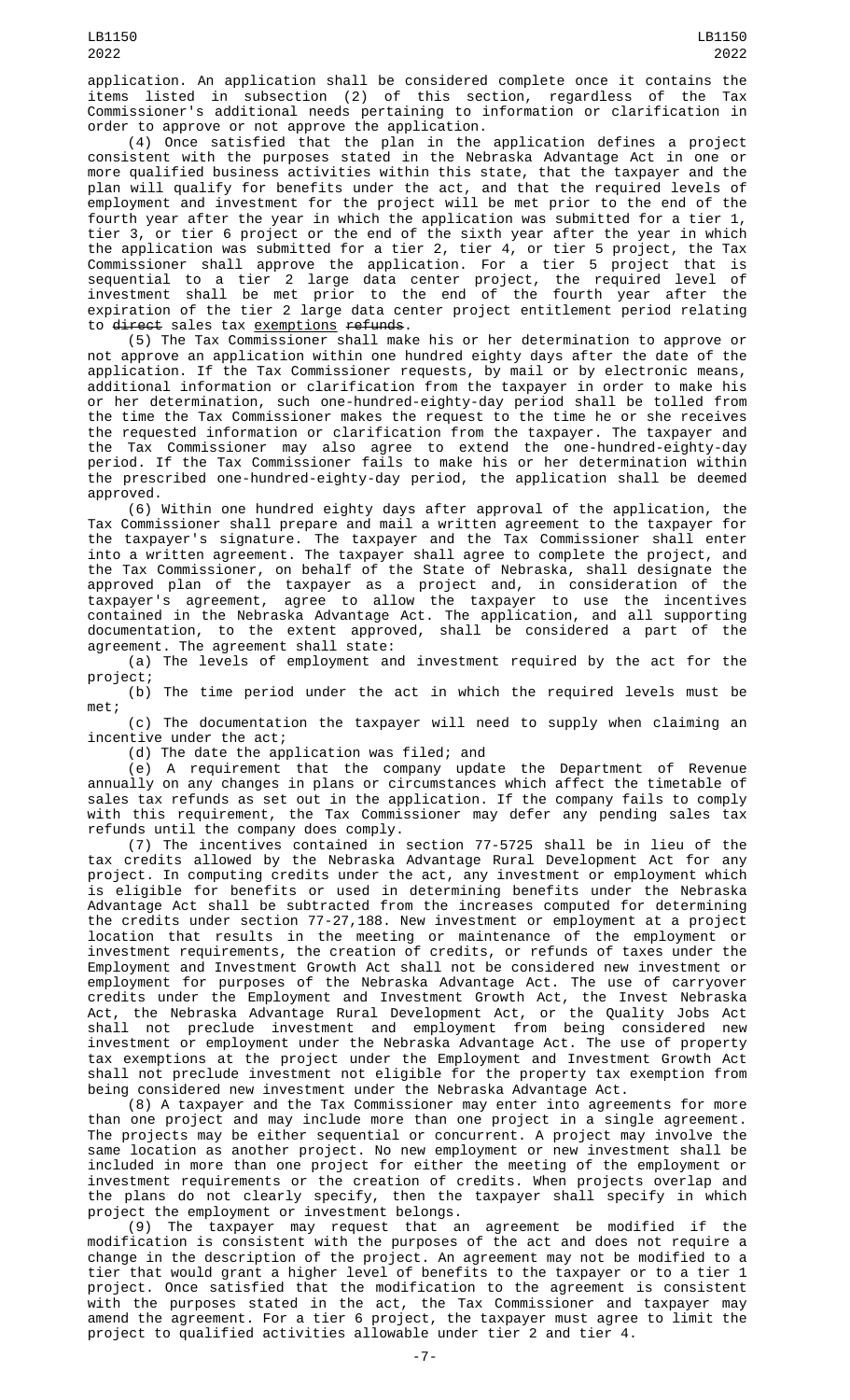Sec. 9. Section 77-5725, Revised Statutes Cumulative Supplement, 2020, is

amended to read:<br>77-5725 (1) Applicants may qualify for benefits under the Nebraska Advantage Act in one of six tiers:

(a) Tier 1, investment in qualified property of at least one million dollars and the hiring of at least ten new employees. There shall be no new project applications for benefits under this tier filed after December 31, 2020. All complete project applications filed on or before December 31, 2020, shall be considered by the Tax Commissioner and approved if the project and taxpayer qualify for benefits. Agreements may be executed with regard to completed project applications filed on or before December 31, 2020. All project agreements pending, approved, or entered into before such date shall continue in full force and effect;

(b) Tier 2, (i) investment in qualified property of at least three million dollars and the hiring of at least thirty new employees or (ii) for a large data center project, investment in qualified property for the data center of at least two hundred million dollars and the hiring for the data center of at least thirty new employees. There shall be no new project applications for benefits under this tier filed after December 31, 2020. All complete project applications filed on or before December 31, 2020, shall be considered by the Tax Commissioner and approved if the project and taxpayer qualify for benefits. Agreements may be executed with regard to completed project applications filed on or before December 31, 2020. All project agreements pending, approved, or entered into before such date shall continue in full force and effect;

(c) Tier 3, the hiring of at least thirty new employees. There shall be no new project applications for benefits under this tier filed after December 31, 2020. All complete project applications filed on or before December 31, 2020, shall be considered by the Tax Commissioner and approved if the project and taxpayer qualify for benefits. Agreements may be executed with regard to completed project applications filed on or before December 31, 2020. All project agreements pending, approved, or entered into before such date shall continue in full force and effect;

(d) Tier 4, investment in qualified property of at least ten million dollars and the hiring of at least one hundred new employees. There shall be no new project applications for benefits under this tier filed after December 31, 2020. All complete project applications filed on or before December 31, 2020, shall be considered by the Tax Commissioner and approved if the project and taxpayer qualify for benefits. Agreements may be executed with regard to completed project applications filed on or before December 31, 2020. All project agreements pending, approved, or entered into before such date shall continue in full force and effect;

(e) Tier 5, (i) investment in qualified property of at least thirty million dollars or (ii) for the production of electricity by using one or more sources of renewable energy to produce electricity for sale as described in subdivision (1)(j) of section 77-5715, investment in qualified property of at least twenty million dollars. Failure to maintain an average number of equivalent employees as defined in section 77-5727 greater than or equal to the number of equivalent employees in the base year shall result in a partial recapture of benefits. There shall be no new project applications for benefits under this tier filed after December 31, 2020. All complete project applications filed on or before December 31, 2020, shall be considered by the Tax Commissioner and approved if the project and taxpayer qualify for benefits. Agreements may be executed with regard to completed project applications filed on or before December 31, 2020. All project agreements pending, approved, or entered into before such date shall continue in full force and effect; and

(f) Tier 6, investment in qualified property of at least ten million dollars and the hiring of at least seventy-five new employees or the investment in qualified property of at least one hundred million dollars and the hiring of at least fifty new employees. There shall be no new project applications for benefits under this tier filed after December 31, 2020. All complete project applications filed on or before December 31, 2020, shall be considered by the Tax Commissioner and approved if the project and taxpayer qualify for benefits. Agreements may be executed with regard to completed project applications filed on or before December 31, 2020. All project agreements pending, approved, or entered into before such date shall continue in full force and effect.

(2) When the taxpayer has met the required levels of employment and investment contained in the agreement for a tier 1, tier 2, tier 4, tier 5, or tier 6 project, the taxpayer shall be entitled to the following incentives:

(a) A refund of all sales and use taxes for a tier 2, tier 4, tier 5, or tier 6 project or a refund of one-half of all sales and use taxes for a tier 1 project paid under the Local Option Revenue Act, the Nebraska Revenue Act of 1967, and sections 13-319, 13-324, 13-2813, and 77-6403 from the date of the application through the meeting of the required levels of employment and investment for all purchases, including rentals, of:

(i) Qualified property used as a part of the project;

(ii) Property, excluding motor vehicles, based in this state and used in both this state and another state in connection with the project except when any such property is to be used for fundraising for or for the transportation of an elected official;

(iii) Tangible personal property by a contractor or repairperson after appointment as a purchasing agent of the owner of the improvement to real estate when such property is incorporated into real estate as a part of a project. The refund shall be based on fifty percent of the contract price,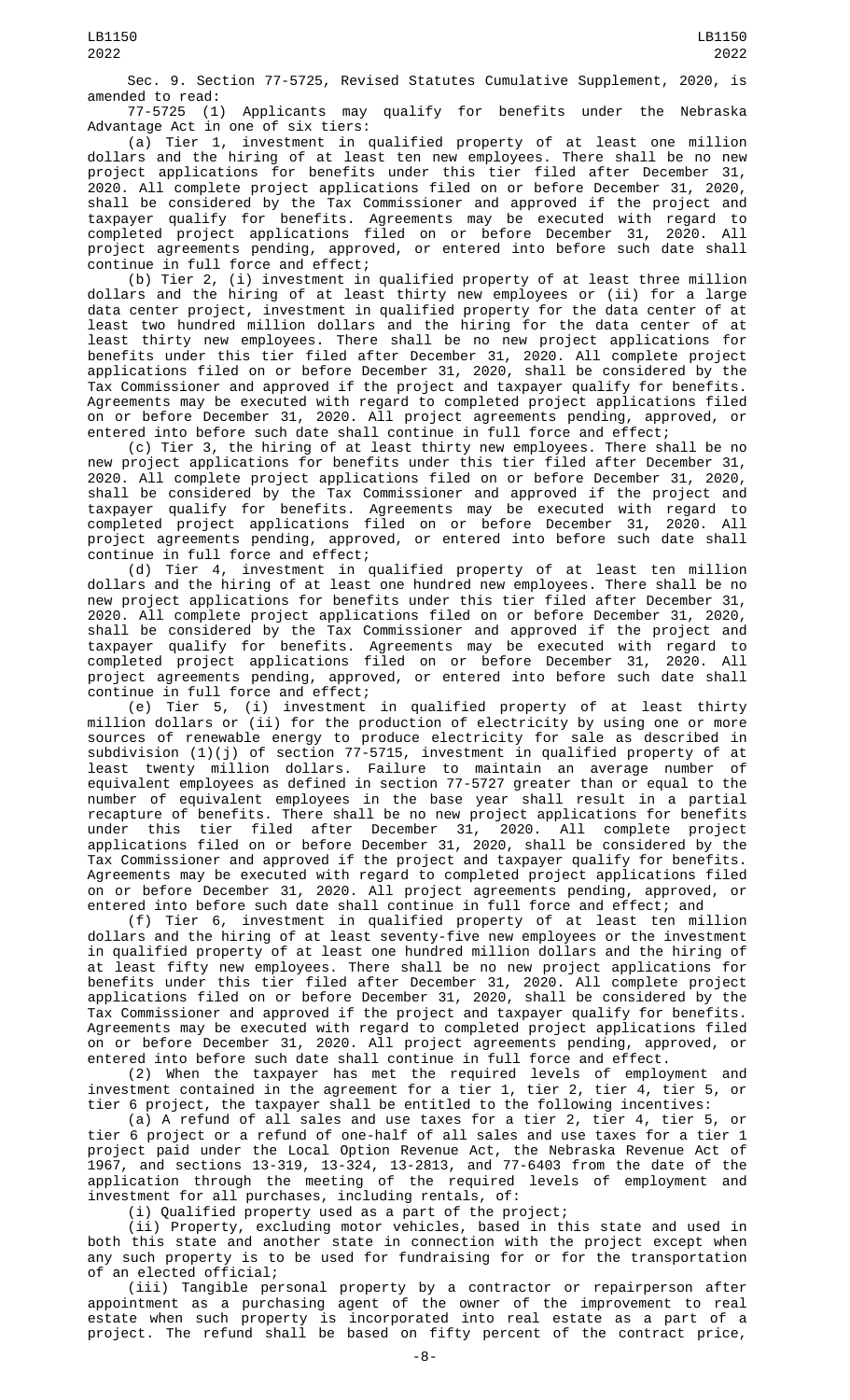excluding any land, as the cost of materials subject to the sales and use tax; (iv) Tangible personal property by a contractor or repairperson after

appointment as a purchasing agent of the taxpayer when such property is annexed to, but not incorporated into, real estate as a part of a project. The refund shall be based on the cost of materials subject to the sales and use tax that were annexed to real estate; and

(v) Tangible personal property by a contractor or repairperson after appointment as a purchasing agent of the taxpayer when such property is both (A) incorporated into real estate as a part of a project and (B) annexed to, but not incorporated into, real estate as a part of a project. The refund shall be based on fifty percent of the contract price, excluding any land, as the cost of materials subject to the sales and use tax; and

 $(b)(i)$  (b) A refund of all sales and use taxes for a tier 2, tier 4, tier 5, or tier 6 project, excluding the tier 2 and tier 5 projects described in subdivision (2)(b)(ii) of this section, or a refund of one-half of all sales and use taxes for a tier 1 project paid under the Local Option Revenue Act, the Nebraska Revenue Act of 1967, and sections 13-319, 13-324, 13-2813, and 77-6403 on the types of purchases, including rentals, listed in subdivision (a) of this subsection for such taxes paid during each year of the entitlement period in which the taxpayer is at or above the required levels of employment and investment;  $or -$ 

(ii) An exemption from all sales and use taxes for a tier 2 large data center project or a tier 5 project that is sequential to a tier 2 large data center project imposed under the Local Option Revenue Act, the Nebraska Revenue Act of 1967, and sections 13-319, 13-324, 13-2813, and 77-6403 on the types of purchases, including rentals, listed in subdivision (a) of this subsection for such purchases, including rentals, occurring during each year of the entitlement period in which the taxpayer is at or above the required levels of employment and investment, except that the exemption shall be for the actual materials purchased with respect to subdivisions (2)(a)(iii), (iv), and (v) of this section. The Tax Commissioner shall issue such rules, regulations, certificates, and forms as are appropriate to implement the efficient use of this exemption.

(3) For agreements involving a tier 2 large data center project or a tier 5 project that is sequential to a tier 2 large data center project:

(a) Within sixty days after the operative date of this section, any taxpayer who meets the requirements of subsection (1) of section 77-2705.01 shall be issued a direct payment permit under section 77-2705.01, unless the taxpayer has opted out of this requirement. For any taxpayer who is issued a direct payment permit, until such taxpayer meets the required levels of employment and investment contained in the agreement, the taxpayer must pay and remit any applicable sales and use taxes as required by the Tax Commissioner. Any taxpayer who is issued a direct payment permit under this subdivision or who otherwise receives the benefit of any refunds or exemptions under this section shall comply with all data disclosure requirements in subsection (6) of section 77-27,144, including disclosures to a municipality which would have received sales and use taxes but for an exemption allowed under this section; and

(b) If the taxpayer meets the required levels of employment and investment contained in the agreement, the taxpayer shall receive the sales tax refunds described in subdivision (2)(a) of this section. For any year in which the taxpayer is not at the required levels of employment and investment, the taxpayer shall report all sales and use taxes owed for the period on the <u>taxpayer's tax return.</u>

 $(4)$   $(3)$  Any taxpayer who qualifies for a tier 1, tier 2, tier 3, or tier 4 project shall be entitled to a credit equal to three percent times the average wage of new employees times the number of new employees if the average wage of<br>the new employees equals at least sixty percent of the Nebraska average annual the new employees equals at least sixty percent of the Nebraska average annual wage for the year of application. The credit shall equal four percent times the average wage of new employees times the number of new employees if the average wage of the new employees equals at least seventy-five percent of the Nebraska average annual wage for the year of application. The credit shall equal five percent times the average wage of new employees times the number of new employees if the average wage of the new employees equals at least one hundred percent of the Nebraska average annual wage for the year of application. The credit shall equal six percent times the average wage of new employees times the number of new employees if the average wage of the new employees equals at least one hundred twenty-five percent of the Nebraska average annual wage for the year of application. For computation of such credit:

(a) Average annual wage means the total compensation paid to employees during the year at the project who are not base-year employees and who are paid wages equal to at least sixty percent of the Nebraska average weekly wage for the year of application, excluding any compensation in excess of one million dollars paid to any one employee during the year, divided by the number of equivalent employees making up such total compensation;

(b) Average wage of new employees means the average annual wage paid to employees during the year at the project who are not base-year employees and who are paid wages equal to at least sixty percent of the Nebraska average weekly wage for the year of application, excluding any compensation in excess of one million dollars paid to any one employee during the year; and

(c) Nebraska average annual wage means the Nebraska average weekly wage times fifty-two.

(5) (4) Any taxpayer who qualifies for a tier 6 project shall be entitled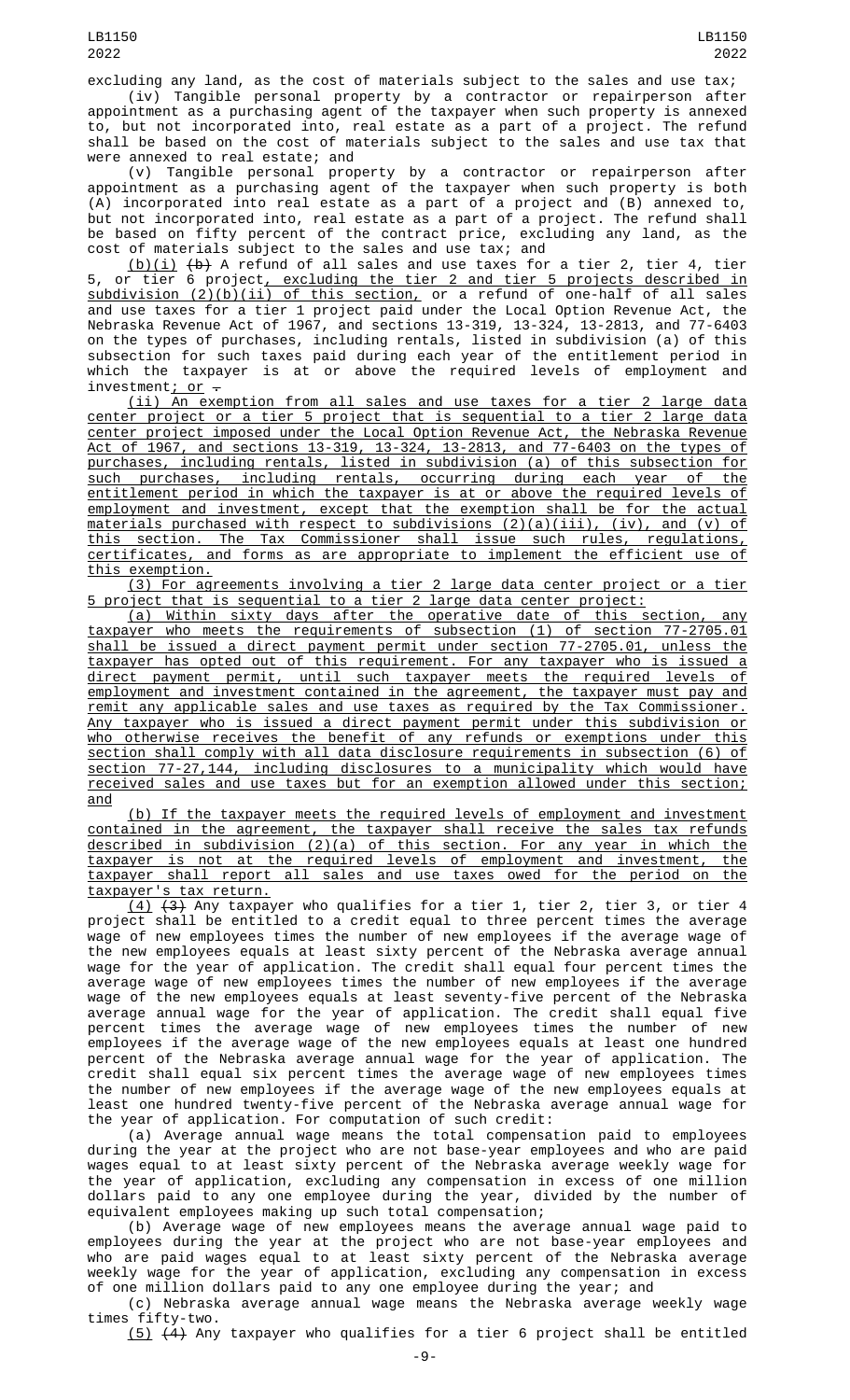to a credit equal to ten percent times the total compensation paid to all employees, other than base-year employees, excluding any compensation in excess of one million dollars paid to any one employee during the year, employed at the project.

(6) (5) Any taxpayer who has met the required levels of employment and investment for a tier 2 or tier 4 project shall receive a credit equal to ten percent of the investment made in qualified property at the project. Any taxpayer who has met the required levels of investment and employment for a tier 1 project shall receive a credit equal to three percent of the investment made in qualified property at the project. Any taxpayer who has met the required levels of investment and employment for a tier 6 project shall receive a credit equal to fifteen percent of the investment made in qualified property at the project.

(7)  $(6)$  The credits prescribed in subsections  $(4)$   $(3)$ ,  $(5)$   $(4)$ , and  $(6)$  $\textnormal{+5}$  of this section shall be allowable for compensation paid and investments made during each year of the entitlement period that the taxpayer is at or above the required levels of employment and investment.

<u>(8)</u> <del>(7)</del> The credit prescribed in subsection <u>(6)</u> <del>(5)</del> of this section shall also be allowable during the first year of the entitlement period for investment in qualified property at the project after the date of the application and before the required levels of employment and investment were met.

<u>(9)(a)</u> <del>(8)(a)</del> Property described in subdivisions <u>(9)(c)(i)</u> <del>(8)(c)(i)</del> through (v) of this section used in connection with a project or projects, whether purchased or leased, and placed in service by the taxpayer after the date the application was filed shall constitute separate classes of property and are eligible for exemption under the conditions and for the time periods provided in subdivision <u>(9)(b)</u> <del>(8)(b)</del> of this section.

(b)(i) A taxpayer who has met the required levels of employment and investment for a tier 4 project shall receive the exemption of property in subdivisions <u>(9)(c)(ii)</u> <del>(8)(c)(ii)</del>, (iii), and (iv) of this section. A taxpayer who has met the required levels of employment and investment for a tier 6 project shall receive the exemption of property in subdivisions <u>(9)(c)(ii)</u> <del>(8)</del> <del>(c)(ii)</del>, (iii), (iv), and (v) of this section. Such property shall be eligible for the exemption from the first January 1 following the end of the year during which the required levels were exceeded through the ninth December 31 after the first year property included in subdivisions <u>(9)(c)(ii)</u> <del>(8)(c)(ii)</del>, (iii), (iv), and (v) of this section qualifies for the exemption.

(ii) A taxpayer who has filed an application that describes a tier 2 large data center project or a project under tier 4 or tier 6 shall receive the exemption of property in subdivision <u>(9)(c)(i)</u> <del>(8)(c)(i)</del> of this section beginning with the first January 1 following the date the property was placed in service. The exemption shall continue through the end of the period property included in subdivisions <u>(9)(c)(ii)</u> <del>(8)(c)(ii)</del>, (iii), (iv), and (v) of this section qualifies for the exemption.

(iii) A taxpayer who has filed an application that describes a tier 2 large data center project or a tier 5 project that is sequential to a tier 2 large data center project for which the entitlement period has expired shall receive the exemption of all property in subdivision <u>(9)(c)</u>  $\left(8\right)\left(\infty\right)$  of this section beginning any January 1 after the date the property was placed in service. Such property shall be eligible for exemption from the tax on personal property from the January 1 preceding the first claim for exemption approved under this subdivision through the ninth December 31 after the year the first claim for exemption is approved.

(iv) A taxpayer who has a project for an Internet web portal or a data center and who has met the required levels of employment and investment for a tier 2 project or the required level of investment for a tier 5 project, taking into account only the employment and investment at the web portal or data center project, shall receive the exemption of property in subdivision  $(9)(c)$ (ii) (8)(c)(ii) of this section. Such property shall be eligible for the exemption from the first January 1 following the end of the year during which the required levels were exceeded through the ninth December 31 after the first year any property included in subdivisions  $(9)(c)(ii)$   $(8)(c)(ii)$ , (iii), (iv), and (v) of this section qualifies for the exemption.

(v) Such investment and hiring of new employees shall be considered a required level of investment and employment for this subsection and for the recapture of benefits under this subsection only.

(c) The following property used in connection with such project or projects, whether purchased or leased, and placed in service by the taxpayer after the date the application was filed shall constitute separate classes of personal property:

(i) Turbine-powered aircraft, including turboprop, turbojet, and turbofan aircraft, except when any such aircraft is used for fundraising for or for the transportation of an elected official;

(ii) Computer systems, made up of equipment that is interconnected in order to enable the acquisition, storage, manipulation, management, movement, control, display, transmission, or reception of data involving computer software and hardware, used for business information processing which require environmental controls of temperature and power and which are capable of simultaneously supporting more than one transaction and more than one user. A computer system includes peripheral components which require environmental controls of temperature and power connected to such computer systems. Peripheral components shall be limited to additional memory units, tape drives,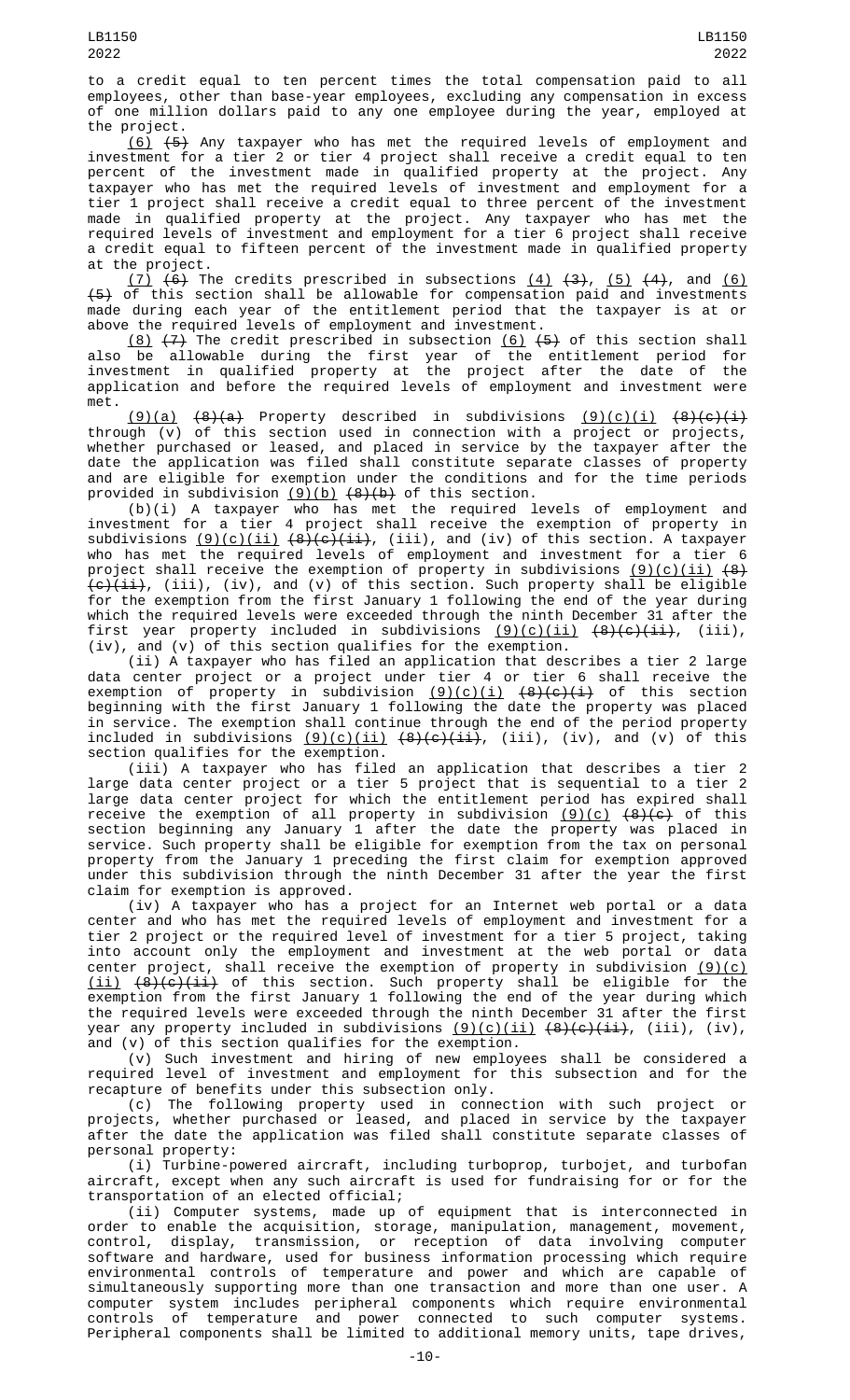disk drives, power supplies, cooling units, data switches, and communication controllers;

(iii) Depreciable personal property used for a distribution facility, including, but not limited to, storage racks, conveyor mechanisms, forklifts, and other property used to store or move products;

(iv) Personal property which is business equipment located in a single project if the business equipment is involved directly in the manufacture or processing of agricultural products; and

(v) For a tier 2 large data center project or tier 6 project, any other personal property located at the project.

(d) In order to receive the property tax exemptions allowed by subdivision <u>(9)(c)</u> <del>(8)(c)</del> of this section, the taxpayer shall annually file a claim for exemption with the Tax Commissioner on or before May 1. The form and supporting schedules shall be prescribed by the Tax Commissioner and shall list all property for which exemption is being sought under this section. A separate claim for exemption must be filed for each project and each county in which property is claimed to be exempt. A copy of this form must also be filed with the county assessor in each county in which the applicant is requesting exemption. The Tax Commissioner shall determine whether a taxpayer is eligible to obtain exemption for personal property based on the criteria for exemption and the eligibility of each item listed for exemption and, on or before August 1, certify such to the taxpayer and to the affected county assessor.

(10)(a) (9)(a) The investment thresholds in this section for a particular year of application shall be adjusted by the method provided in this subsection, except that the investment threshold for a tier 5 project described in subdivision (1)(e)(ii) of this section shall not be adjusted.

(b) For tier 1, tier 2, tier 4, and tier 5 projects other than tier 5 projects described in subdivision (1)(e)(ii) of this section, beginning October 1, 2006, and each October 1 thereafter, the average Producer Price Index for all commodities, published by the United States Department of Labor, Bureau of Labor Statistics, for the most recent twelve available periods shall be divided by the Producer Price Index for the first quarter of 2006 and the result multiplied by the applicable investment threshold. The investment thresholds shall be adjusted for cumulative inflation since 2006.

(c) For tier 6, beginning October 1, 2008, and each October 1 thereafter, the average Producer Price Index for all commodities, published by the United States Department of Labor, Bureau of Labor Statistics, for the most recent twelve available periods shall be divided by the Producer Price Index for the first quarter of 2008 and the result multiplied by the applicable investment threshold. The investment thresholds shall be adjusted for cumulative inflation since 2008.

(d) For a tier 2 large data center project, beginning October 1, 2012, and each October 1 thereafter, the average Producer Price Index for all commodities, published by the United States Department of Labor, Bureau of Labor Statistics, for the most recent twelve available periods shall be divided by the Producer Price Index for the first quarter of 2012 and the result multiplied by the applicable investment threshold. The investment thresholds shall be adjusted for cumulative inflation since 2012.

(e) If the resulting amount is not a multiple of one million dollars, the amount shall be rounded to the next lowest one million dollars.

(f) The investment thresholds established by this subsection apply for purposes of project qualifications for all applications filed on or after January 1 of the following year for all years of the project. Adjustments do not apply to projects after the year of application.

Sec. 10. Section 77-5726, Revised Statutes Cumulative Supplement, 2020, is amended to read:

77-5726 (1)(a) The credits prescribed in section 77-5725 for a year shall be established by filing the forms required by the Tax Commissioner with the income tax return for the taxable year which includes the end of the year the credits were earned. The credits may be used and shall be applied in the order in which they were first allowed. The credits may be used after any other nonrefundable credits to reduce the taxpayer's income tax liability imposed by sections 77-2714 to 77-27,135. Credits may be used beginning with the taxable year which includes December 31 of the year the required minimum levels were reached. The last year for which credits may be used is the taxable year which includes December 31 of the last year of the carryover period. Any decision on how part of the credit is applied shall not limit how the remaining credit could be applied under this section.

(b) The taxpayer may use the credit provided in subsection  $(4)$   $(3)$  of section 77-5725 to reduce the taxpayer's income tax withholding employer or payor tax liability under section 77-2756 or 77-2757 to the extent such liability is attributable to the number of new employees at the project, excluding any compensation in excess of one million dollars paid to any one employee during the year. The taxpayer may use the credit provided in subsection <u>(5)</u> <del>(4)</del> of section 77-5725 to reduce the taxpayer's income tax withholding employer or payor tax liability under section 77-2756 or 77-2757 to the extent such liability is attributable to all employees employed at the project, other than base-year employees and excluding any compensation in excess of one million dollars paid to any one employee during the year. To the extent of the credit used, such withholding shall not constitute public funds or state tax revenue and shall not constitute a trust fund or be owned by the state. The use by the taxpayer of the credit shall not change the amount that otherwise would be reported by the taxpayer to the employee under section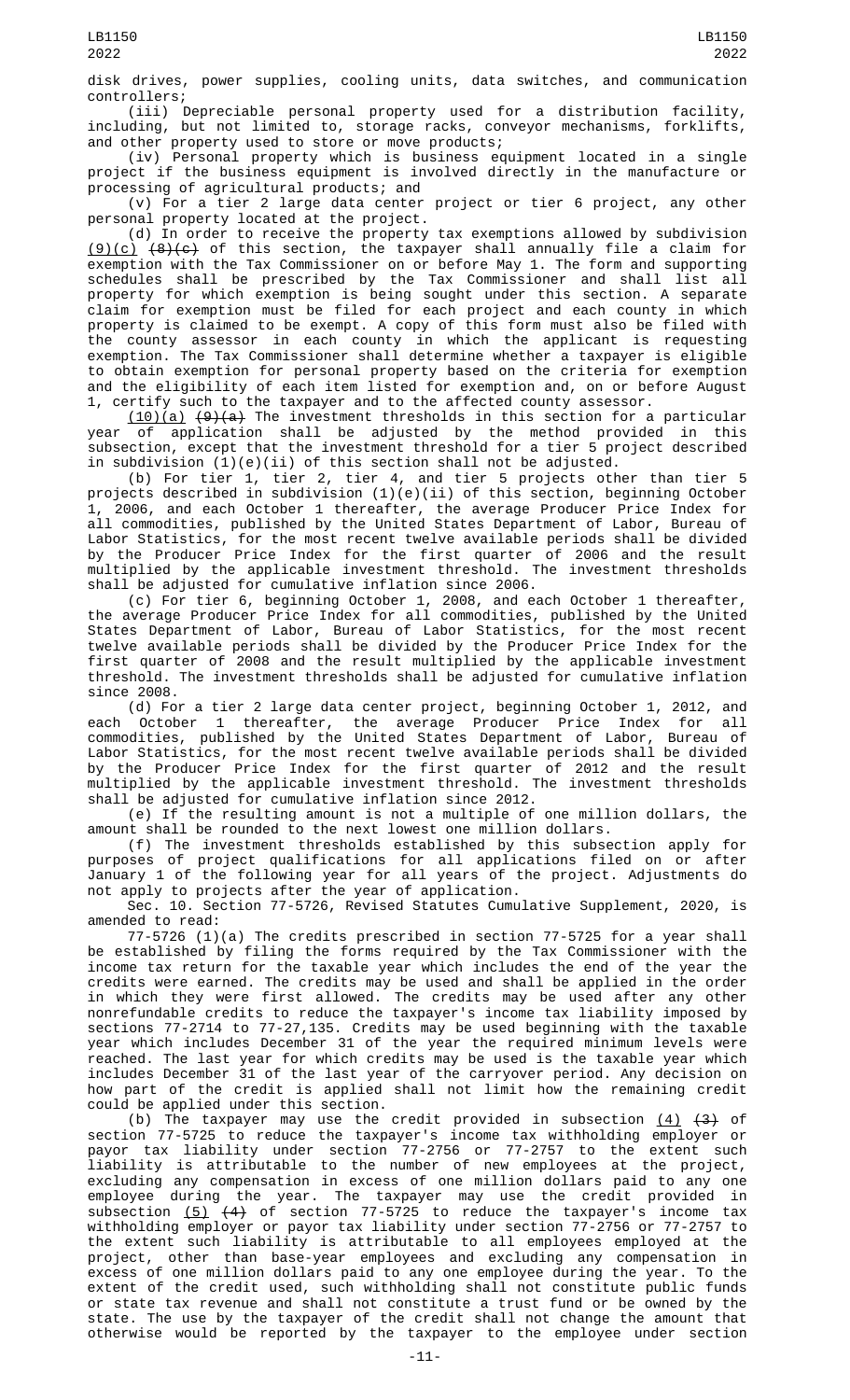77-2754 as income tax withheld and shall not reduce the amount that otherwise would be allowed by the state as a refundable credit on an employee's income tax return as income tax withheld under section 77-2755.

For a tier 1, tier 2, tier 3, or tier 4 project, the amount of credits used against income tax withholding shall not exceed the withholding attributable to new employees employed at the project, excluding any compensation in excess of one million dollars paid to any one employee during the year.

For a tier 6 project, the amount of credits used against income tax withholding shall not exceed the withholding attributable to all employees employed at the project, other than base-year employees and excluding any compensation in excess of one million dollars paid to any one employee during the year.

If the amount of credit used by the taxpayer against income tax withholding exceeds this amount, the excess withholding shall be returned to the Department of Revenue in the manner provided in section 77-2756, such excess amount returned shall be considered unused, and the amount of unused credits may be used as otherwise permitted in this section or shall carry over to the extent authorized in subdivision (1)(e) of this section.

(c) Credits may be used to obtain a refund of sales and use taxes under the Local Option Revenue Act, the Nebraska Revenue Act of 1967, and sections 13-319, 13-324, 13-2813, and 77-6403 which are not otherwise refundable that are paid on purchases, including rentals, for use at the project for a tier 1, tier 2, tier 3, or tier 4 project or for use within this state for a tier 2 large data center project or a tier 6 project.

(d) The credits earned for a tier 6 project may be used to obtain a payment from the state equal to the real property taxes due after the year the required levels of employment and investment were met and before the end of the carryover period, for real property that is included in such project and acquired by the taxpayer, whether by lease or purchase, after the date the application was filed. Once the required levels of employment and investment for a tier 2 large data center project have been met, the credits earned for a tier 2 large data center project may be used to obtain a payment from the state equal to the real property taxes due after the year of application and before the end of the carryover period, for real property that is included in such project and acquired by the taxpayer, whether by lease or purchase, after the date the application was filed. The payment from the state shall be made only after payment of the real property taxes have been made to the county as required by law. Payments shall not be allowed for any taxes paid on real property for which the taxes are divided under section 18-2147 or 58-507.

(e) Credits may be carried over until fully utilized, except that such credits may not be carried over more than nine years after the year of application for a tier 1 or tier 3 project, fourteen years after the year of application for a tier 2 or tier 4 project, or more than sixteen years past the end of the entitlement period for a tier 6 project.

(2)(a) No refund claims shall be filed until after the required levels of employment and investment have been met.

(b) Refund claims shall be filed no more than once each quarter for refunds under the Nebraska Advantage Act, except that any claim for a refund in excess of twenty-five thousand dollars may be filed at any time.

(c) Refund claims for materials purchased by a purchasing agent shall include:

(i) A copy of the purchasing agent appointment;

(ii) The contract price; and

(iii)(A) For refunds under subdivision (2)(a)(iii) or (2)(a)(v) of section 77-5725, a certification by the contractor or repairperson of the percentage of the materials incorporated into or annexed to the project on which sales and use taxes were paid to Nebraska after appointment as purchasing agent; or

(B) For refunds under subdivision (2)(a)(iv) of section 77-5725, a certification by the contractor or repairperson of the percentage of the contract price that represents the cost of materials annexed to the project and the percentage of the materials annexed to the project on which sales and use taxes were paid to Nebraska after appointment as purchasing agent.

(d) All refund claims shall be filed, processed, and allowed as any other claim under section 77-2708, except that the amounts allowed to be refunded under the Nebraska Advantage Act shall be deemed to be overpayments and shall be refunded notwithstanding any limitation in subdivision (2)(a) of section 77-2708. The refund may be allowed if the claim is filed within three years from the end of the year the required levels of employment and investment are met or within the period set forth in section 77-2708.

(e) If a claim for a refund of sales and use taxes under the Local Option Revenue Act or sections 13-319, 13-324, 13-2813, and 77-6403 of more than twenty-five thousand dollars is filed by June 15 of a given year, the refund shall be made on or after November 15 of the same year. If such a claim is filed on or after June 16 of a given year, the refund shall not be made until on or after November 15 of the following year. The Tax Commissioner shall notify the affected city, village, county, or municipal county of the amount of refund claims of sales and use taxes under the Local Option Revenue Act or sections 13-319, 13-324, 13-2813, and 77-6403 that are in excess of twenty-five thousand dollars on or before July 1 of the year before the claims will be paid under this section.

(f) Interest shall not be allowed on any taxes refunded under the Nebraska Advantage Act.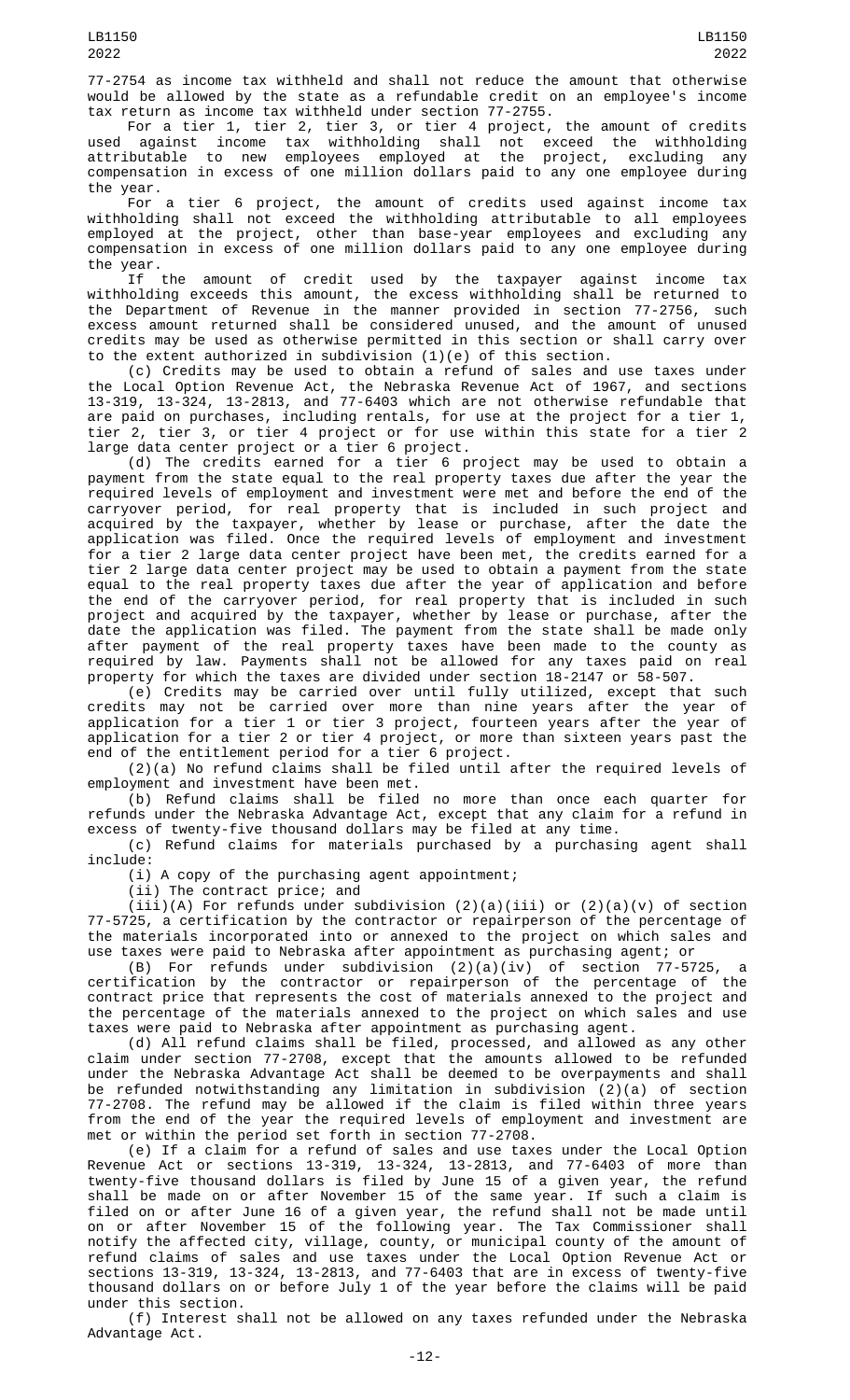LB1150

purpose of changing the status of a contractor or repairperson as the ultimate consumer of tangible personal property purchased after the date of appointment which is physically incorporated into or annexed to the project and becomes the property of the owner of the improvement to real estate or the taxpayer. The purchasing agent shall be jointly liable for the payment of the sales and use tax on the purchases with the owner of the property.

(4) A determination that a taxpayer is not engaged in a qualified business or has failed to meet or maintain the required levels of employment or investment for incentives, exemptions, or recapture may be protested within sixty days after the mailing of the written notice of the proposed determination. If the notice of proposed determination is not protested within the sixty-day period, the proposed determination is a final determination. If the notice is protested, the Tax Commissioner shall issue a written order resolving such protests. The written order of the Tax Commissioner resolving a protest may be appealed to the district court of Lancaster County within thirty days after the issuance of the order.

Sec. 11. Section 77-5727, Reissue Revised Statutes of Nebraska, is amended to read:

77-5727 (1)(a) If the taxpayer fails either to meet the required levels of employment or investment for the applicable project by the end of the fourth year after the end of the year the application was submitted for a tier 1, tier 3, or tier 6 project or by the end of the sixth year after the end of the year the application was submitted for a tier 2, tier 4, or tier 5 project or to utilize such project in a qualified business at employment and investment levels at or above those required in the agreement for the entire entitlement period, all or a portion of the incentives set forth in the Nebraska Advantage Act shall be recaptured or disallowed.

(b) In the case of a taxpayer who has failed to meet the required levels of investment or employment within the required time period, all reduction in the personal property tax because of the act shall be recaptured.

(2) In the case of a taxpayer who has failed to maintain the project at the required levels of employment or investment for the entire entitlement period, any reduction in the personal property tax, any refunds in tax <u>or</u> exemptions from tax allowed under subsection (2) of section 77-5725, and any refunds or reduction in tax allowed because of the use of a credit allowed under section 77-5725 shall be partially recaptured from either the taxpayer or the owner of the improvement to real estate and any carryovers of credits shall be partially disallowed. The amount of the recapture shall be a percentage equal to the number of years the taxpayer did not maintain the project at or above the required levels of investment and employment divided by the number of years of the project's entitlement period multiplied by the refunds <u>and</u> exemptions allowed, reduction in personal property tax, the credits used, and the remaining carryovers. In addition, the last remaining year of personal property tax exemption shall be disallowed for each year the taxpayer did not maintain such project at or above the required levels of employment or investment.

(3) In the case of a taxpayer qualified under tier 5 who has failed to maintain the average number of equivalent employees at the project at the end of the six years following the year the taxpayer attained the required amount of investment, any refunds <u>or exemptions </u>in tax allowed under subsection (2) of section 77-5725 or any reduction in the personal property tax under section 77-5725 shall be partially recaptured from the taxpayer. The amount of recapture shall be the total amount of refunds<u>, exemptions,</u> and reductions in tax allowed for all years times the reduction in the average number of equivalent employees employed at the end of the entitlement period from the number of equivalent employees employed in the base year divided by the number of equivalent employees employed in the base year. For purposes of this subsection, the average number of equivalent employees shall be calculated at the end of the entitlement period by adding the number of equivalent employees in the year the taxpayer attains the required level of investment and each of the next following six years and dividing the result by seven.

(4) If the taxpayer receives any <u>refund, exemption,</u> <del>refunds</del> or reduction in tax to which the taxpayer was not entitled or which <u>was</u> <del>were</del> in excess of the amount to which the taxpayer was entitled, the refund<u>, exemption,</u> or reduction in tax shall be recaptured separate from any other recapture otherwise required by this section. Any amount recaptured under this subsection shall be excluded from the amounts subject to recapture under other subsections of this section.

(5) Any refund, exemption, refunds or reduction in tax due, to the extent required to be recaptured, shall be deemed to be an underpayment of the tax and shall be immediately due and payable. When tax benefits were received in more than one year, the tax benefits received in the most recent year shall be recovered first and then the benefits received in earlier years up to the extent of the required recapture.

 $(6)(a)$  Except as provided in subdivision  $(6)(b)$  of this section, personal property tax that would have been due except for the exemption allowed under the Nebraska Advantage Act, to the extent it becomes due under this section, shall be considered delinquent and shall be immediately due and payable to the county or counties in which the property was located when exempted.

(b) For a tier 2 large data center project, any personal property tax that would have been due except for the exemption under the Nebraska Advantage Act,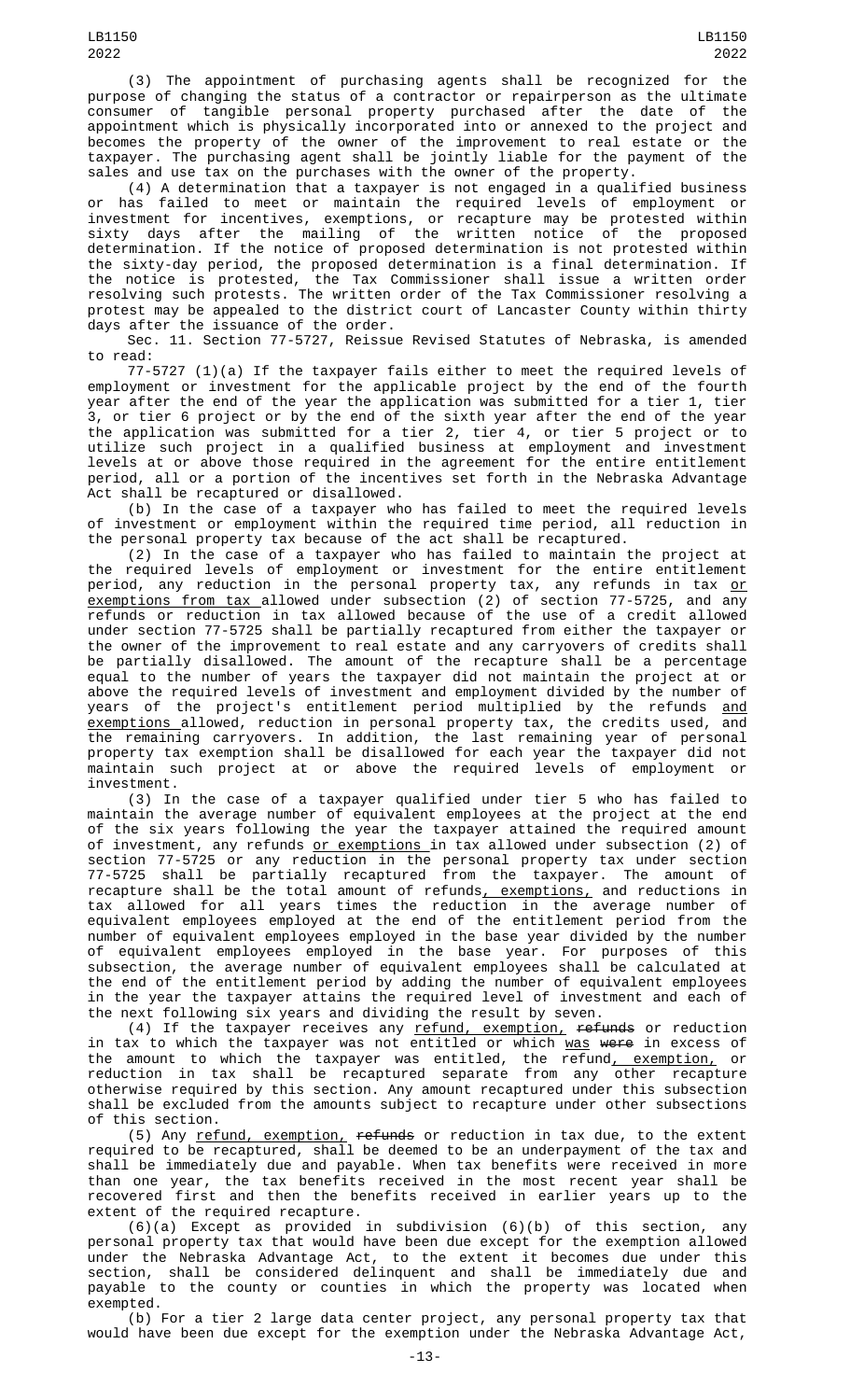together with interest at the rate provided in section 45-104.01 from the original delinquency date of the tax that would have been due until the date paid, to the extent it becomes due under this section, shall be considered delinquent and shall be immediately payable to the county or counties in which the property was located when exempted.

(c) All amounts received by a county under this section shall be allocated to each taxing unit levying taxes on tangible personal property in the county in the same proportion that the levy on tangible personal property of such taxing unit bears to the total levy of all of such taxing units.

(7) Notwithstanding any other limitations contained in the laws of this state, collection of any taxes deemed to be underpayments by this section shall be allowed for a period of three years after the end of the entitlement period.

(8) Any amounts due under this section shall be recaptured notwithstanding other allowable credits and shall not be subsequently refunded under any provision of the Nebraska Advantage Act unless the recapture was in error.

(9) The recapture required by this section shall not occur if the failure to maintain the required levels of employment or investment was caused by an act of God or national emergency.

Sec. 12. Section 77-5731, Reissue Revised Statutes of Nebraska, is amended to read:

77-5731 (1) The Tax Commissioner shall submit electronically an annual report to the Legislature no later than <u>October 31</u> <del>July 15</del> of each year. <u>The</u> report shall be on a fiscal year, accrual basis that satisfies the requirements set by the Governmental Accounting Standards Board. The Department of Revenue shall, on or before December 15 September 1 of each even-numbered year, appear at a joint hearing of the Appropriations Committee of the Legislature and the Revenue Committee of the Legislature and present the report. Any supplemental information requested by three or more committee members shall be presented within thirty days after the request.

(2) The report shall list (a) the agreements which have been signed during the previous year, (b) the agreements which are still in effect, (c) the identity of each taxpayer who is party to an agreement, and (d) the location of each project.

(3) The report shall also state, for taxpayers who are parties to agreements, by industry group (a) the specific incentive options applied for under the Nebraska Advantage Act, (b) the refunds <u>and exemptions </u>allowed on the investment, (c) the credits earned, (d) the credits used to reduce the corporate income tax and the credits used to reduce the individual income tax, (e) the credits used to obtain sales and use tax refunds, (f) the credits used against withholding liability, (g) the number of jobs created under the act, (h) the expansion of capital investment, (i) the estimated wage levels of jobs created under the act subsequent to the application date, (j) the total number of qualified applicants, (k) the projected future state revenue gains and losses, (l) the sales tax refunds owed, (m) the credits outstanding under the act, (n) the value of personal property exempted by class in each county under the act, (o) the value of property for which payments equal to property taxes paid were allowed in each county, and (p) the total amount of the payments.

(4) In estimating the projected future state revenue gains and losses, the report shall detail the methodology utilized, state the economic multipliers and industry multipliers used to determine the amount of economic growth and positive tax revenue, describe the analysis used to determine the percentage of new jobs attributable to the Nebraska Advantage Act assumption, and identify limitations that are inherent in the analysis method.

(5) The report shall provide an explanation of the audit and review processes of the department in approving and rejecting applications or the grant of incentives and in enforcing incentive recapture. The report shall also specify the median period of time between the date of application and the date the agreement is executed for all agreements executed by June 30 December 31 of the agreement is executed for all agreements executed by <u>June 30</u> <del>December 31</del> of the <u>current</u> <del>prior</del> year.

(6) The report shall provide information on project-specific total incentives used every two years for each approved project. The report shall disclose (a) the identity of the taxpayer, (b) the location of the project, and (c) the total credits used<u>, exemptions used,</u> and refunds approved during the immediately preceding two years expressed as a single, aggregated total. The incentive information required to be reported under this subsection shall not be reported for the first year the taxpayer attains the required employment and investment thresholds. The information on first-year incentives used shall be combined with and reported as part of the second year. Thereafter, the information on incentives used for succeeding years shall be reported for each project every two years containing information on two years of credits used $_{L}$ <u>exemptions used,</u> and refunds approved. The incentives used shall include incentives which have been approved by the department, but not necessarily received, during the previous two years.

(7) The report shall include an executive summary which shows aggregate information for all projects for which the information on incentives used in subsection (6) of this section is reported as follows: (a) The total incentives used by all taxpayers for projects detailed in subsection (6) of this section during the previous two years; (b) the number of projects; (c) the new jobs at the project for which credits have been granted; (d) the average compensation paid employees in the state in the year of application and for the new jobs at the project; and (e) the total investment for which incentives were granted. The executive summary shall summarize the number of states which grant investment tax credits, job tax credits, sales and use tax refunds <u>or</u>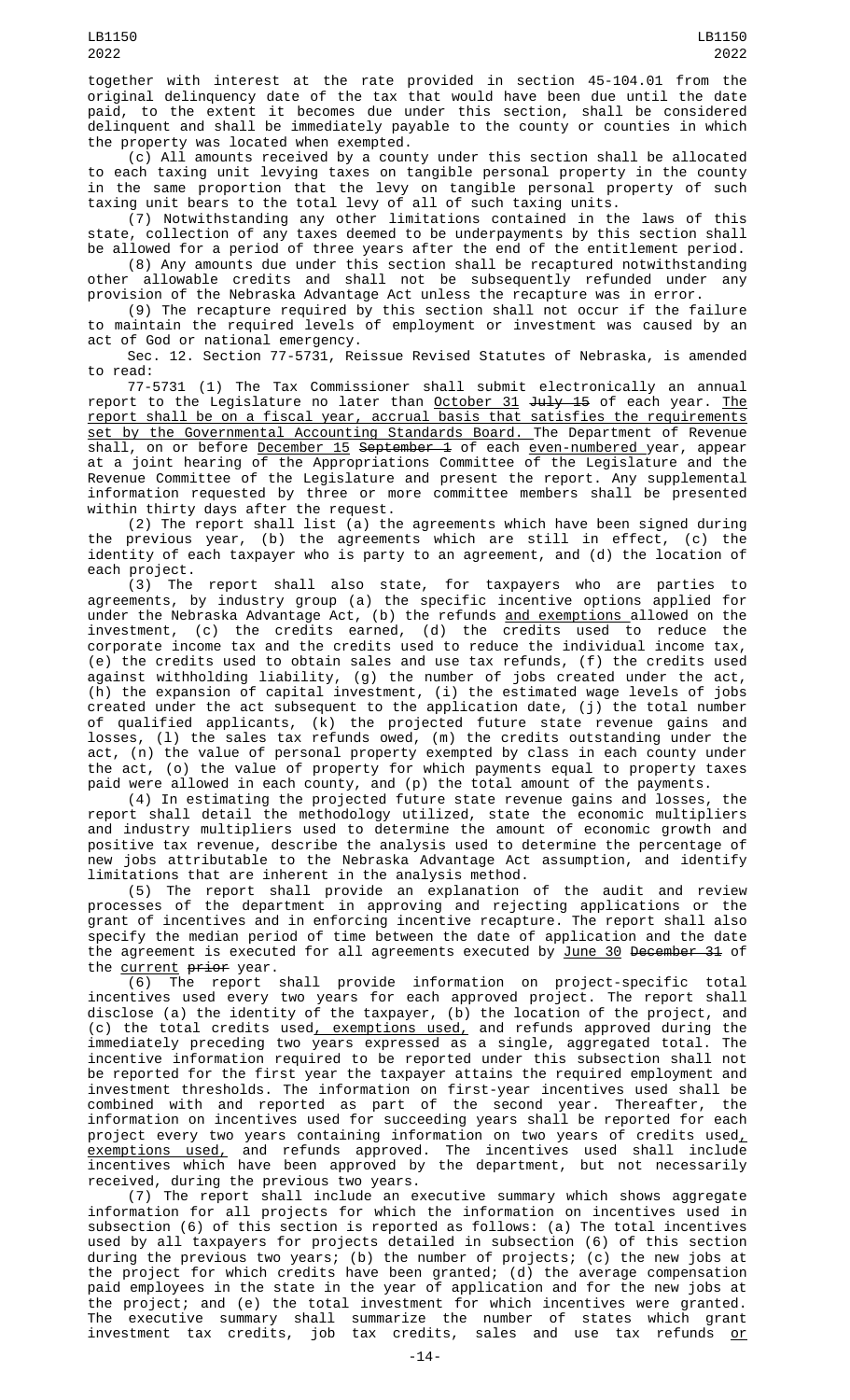exemptions for qualified investment, and personal property tax exemptions and the investment and employment requirements under which they may be granted.

(8) No information shall be provided in the report that is protected by state or federal confidentiality laws.

Sec. 13. Section 77-5735, Reissue Revised Statutes of Nebraska, is amended to read:

77-5735 (1) The changes made in sections 77-5703, 77-5708, 77-5712, 77-5714, 77-5715, 77-5723, 77-5725, 77-5726, 77-5727, and 77-5731 by Laws 2008, LB895, and sections 77-5707.01, 77-5719.01, and 77-5719.02 apply to all applications filed on and after April 18, 2008. For all applications filed prior to such date, the provisions of the Nebraska Advantage Act as they existed immediately prior to such date apply.

(2) The changes made in sections 77-5725 and 77-5726 by Laws 2010, LB879, apply to all applications filed on or after July 15, 2010. For all applications filed prior to such date, the taxpayer may make a one-time election, within the time period prescribed by the Tax Commissioner, to have the changes made in sections 77-5725 and 77-5726 by Laws 2010, LB879, apply to such taxpayer's application, or in the absence of such an election, the provisions of the Nebraska Advantage Act as they existed immediately prior to July 15, 2010, apply to such application.

(3) The changes made in sections 77-5707, 77-5715, 77-5719, and 77-5725 by Laws 2010, LB918, apply to all applications filed on or after July 15, 2010. For all applications filed prior to such date, the provisions of the Nebraska Advantage Act as they existed immediately prior to such date apply.

(4) The changes made in sections 77-5701, 77-5703, 77-5705, 77-5715, 77-5723, 77-5725, 77-5726, and 77-5727 by Laws 2012, LB1118, apply to all applications filed on or after March 8, 2012. For all applications filed prior to such date, the provisions of the Nebraska Advantage Act as they existed immediately prior to such date apply.

(5) The changes made in sections 77-5707.01, 77-5709, 77-5712, 77-5719, 77-5720, 77-5723, and 77-5726 by Laws 2013, LB34, apply to all applications filed on or after September 6, 2013. For all applications filed prior to such date, the provisions of the Nebraska Advantage Act as they existed immediately prior to such date apply.

(6) The changes made in section 77-5726 by Laws 2017, LB161, apply to all applications filed before, on, or after August 24, 2017.

(7) The changes made in sections 77-5705, 77-5723, 77-5725, 77-5726, and 77-5727 and in subsections (3), (6), and (7) of section 77-5731 by this legislative bill apply to any agreement entered into under the Nebraska Advantage Act that is still active on the operative date of this section if the taxpayer makes a one-time election, within the time period prescribed by the Tax Commissioner, to have such changes apply to such taxpayer's agreement. In the absence of such an election, the provisions of such sections and subsections as they existed immediately prior to the operative date of this section shall apply to such agreement. For each election made under this subsection, the Tax Commissioner shall disclose such election, the identity of the taxpayer, and the location of the taxpayer's project to each municipality in which the project is located. The Tax Commissioner shall make such disclosures within thirty days after the election.

Sec. 14. Section 77-5807, Reissue Revised Statutes of Nebraska, is amended to read:

77-5807 No later than October 31 of each year, Beginning July 15, 2007, <del>and each July 15 thereafter</del> the Tax Commissioner shall prepare a report stating the total amount of credits claimed on income tax returns or as refunds of sales and use tax during the previous <u>fiscal</u> <del>calendar</del> year. <u>The report shall be</u> on a fiscal year, accrual basis that satisfies the requirements set by the Governmental Accounting Standards Board. The Department of Revenue shall, on or before <u>December 15</u> S<del>eptember 1</del> of each <u>even-numbered y</u>ear, appear at a joint hearing of the Appropriations Committee of the Legislature and the Revenue Committee of the Legislature and present the report. Any supplemental information requested by three or more committee members shall be presented within thirty days after the request. No information shall be provided in the report that is protected by state or federal confidentiality laws.

Sec. 15. Section 77-5907, Revised Statutes Supplement, 2021, is amended to read:

77-5907 (1) The Tax Commissioner shall prepare a report identifying the following aggregate amounts for the previous fiscal calendar year: (a) The amount of projected employment and investment anticipated by taxpayers receiving tentative tax credits and the tentative tax credits granted; (b) the actual amount of employment and investment made by taxpayers that were granted tentative tax credits in the previous <u>fiscal</u> <del>calendar</del> year; (c) the tax credits used; and (d) the tentative tax credits that expired. The report shall be issued on or before <u>October 31 of each year</u> <del>July 15, 2007, and each July 15</del> thereafter. The report shall be on a fiscal year, accrual basis that satisfies the requirements set by the Governmental Accounting Standards Board. The Department of Revenue shall, on or before December 15 September 1 of each even-<u>numbered y</u>ear, appear at a joint hearing of the Appropriations Committee of the Legislature and the Revenue Committee of the Legislature and present the report. Any supplemental information requested by three or more committee members shall be presented within thirty days after the request.

(2) Beginning with applications filed on or after August 28, 2021, the report shall provide information on project-specific total credits used every two years for each approved application and shall disclose (a) the identity of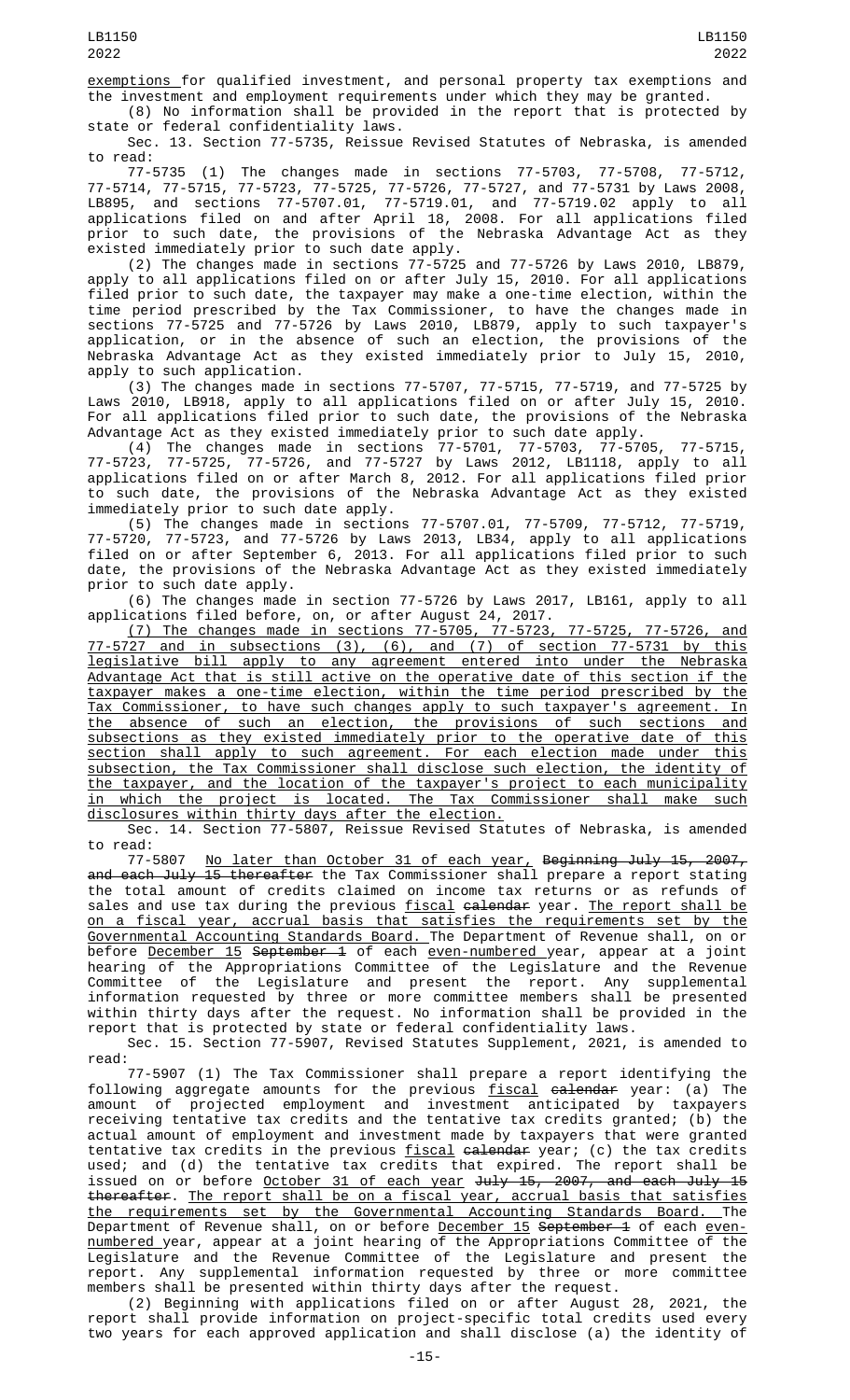the taxpayer, (b) the location or locations where the taxpayer is earning credits, (c) the new investment or new employment that was actually produced by the taxpayer to earn credits, and (d) the total credits used during the immediately preceding two years, expressed as a single, aggregated total.

(3) No information shall be provided in the report that is protected by state or federal confidentiality laws.

Sec. 16. Section 77-6805, Revised Statutes Cumulative Supplement, 2020, is amended to read:

77-6805 Base year means the year immediately preceding the year of application, subject to the following exceptions:

(1) Except as otherwise provided in subdivision (2) of this section, except that if the year of application is 2021, the base year is either 2019 or 2020, whichever year the applicant had the larger number of equivalent employees at the qualified location or locations<u>; and</u>  $\overline{\cdot}$ 

(2) If the year of application is 2021 or 2022 and the applicant increased the number of equivalent employees at the qualified location or locations in either 2020 or 2021 in response to the COVID-19 pandemic, the base year is 2019.

Sec. 17. Section 77-6811, Revised Statutes Cumulative Supplement, 2020, is amended to read:

77-6811 Investment means the value of qualified property incorporated into or used at the qualified location or locations. For qualified property owned by the taxpayer, the value shall be the original cost of the property. Improvements to real estate qualify as investment even if the entire improvement is not finished or ready for use. The percentage of completion of the improvement determines the portion of the investment that has occurred for any given year. For qualified property rented by the taxpayer, the average net annual rent shall be multiplied by the number of years of the lease for which the taxpayer was originally bound, not to exceed ten years. The rental of land included in and incidental to the leasing of a building shall not be excluded from the computation. For purposes of this section, original cost means the amount required to be capitalized for depreciation, amortization, or other recovery under the Internal Revenue Code of 1986, as amended. Any amount, including the labor of the taxpayer, that is capitalized as a part of the cost of the qualified property or that is written off under section 179 of the Internal Revenue Code of 1986, as amended, shall be considered part of the original cost.

Sec. 18. Section 77-6815, Revised Statutes Cumulative Supplement, 2020, is amended to read:

77-6815 (1) Number of new employees, for purposes of subdivisions (1)(b),

 $(4)(d)$ ,  $(5)(c)$ , and  $(8)(b)(iii)$  of section 77-6831, means the lesser of: (a) The number of equivalent employees that are employed at the qualified location or locations during a year that are in excess of the number of equivalent employees during the base year; or

(b) The sum of:

(i) The number of equivalent employees employed full-time at the qualified location or locations during a year who are not base-year employees, who meet the health coverage requirement of subsection (7) of this section, and who are paid compensation at a rate equal to at least one hundred fifty percent of the Nebraska statewide average hourly wage for the year of application; and

(ii) The number of equivalent employees who were not employed full-time at the qualified location during the base year and became employed full-time at the qualified location after the base year, after subtracting the hours worked by such employees in the base year, who meet the health coverage requirement of subsection (7) of this section, and who are paid compensation at a rate equal to at least one hundred fifty percent of the Nebraska statewide average hourly wage for the year of application.

(2) Number of new employees, for purposes of subdivisions  $(4)(a)(i)$  and  $(5)(a)(i)$  of section 77-6831, means the lesser of:

(a) The number of equivalent employees that are employed at the qualified location or locations during a year that are in excess of the number of equivalent employees during the base year; or

(b) The sum of:

(i) The number of equivalent employees employed full-time at the qualified location or locations during a year who are not base-year employees, who meet the health coverage requirement of subsection (7) of this section, and who are paid compensation at a rate equal to at least ninety percent of the Nebraska statewide average hourly wage for the year of application; and

(ii) The number of equivalent employees who were not employed full-time at the qualified location during the base year and became employed full-time at the qualified location after the base year, after subtracting the hours worked by such employees in the base year, who meet the health coverage requirement of subsection (7) of this section, and who are paid compensation at a rate equal to at least ninety percent of the Nebraska statewide average hourly wage for the year of application.

(3) Number of new employees, for purposes of subdivisions  $(4)(a)(ii)$  and  $(5)(a)(ii)$  of section 77-6831, means the lesser of:

(a) The number of equivalent employees that are employed at the qualified location or locations during a year that are in excess of the number of equivalent employees during the base year; or

(b) The sum of:

 $(i)$  The number of equivalent employees employed full-time at the qualified location or locations during a year who are not base-year employees, who meet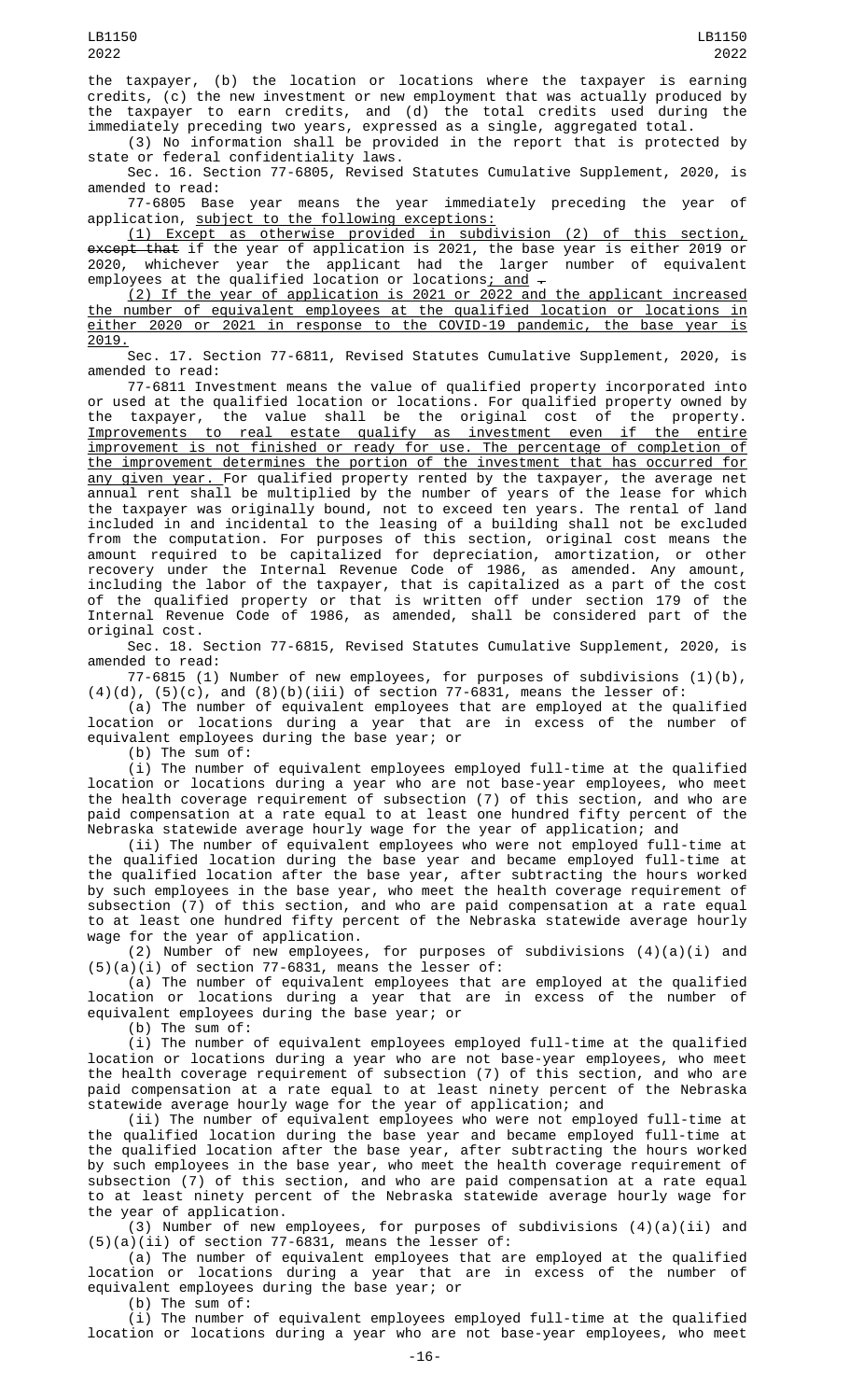the health coverage requirement of subsection (7) of this section, and who are paid compensation at a rate equal to at least seventy-five percent of the Nebraska statewide average hourly wage for the year of application; and

(ii) The number of equivalent employees who were not employed full-time at the qualified location during the base year and became employed full-time at the qualified location after the base year, after subtracting the hours worked by such employees in the base year, who meet the health coverage requirement of subsection (7) of this section, and who are paid compensation at a rate equal to at least seventy-five percent of the Nebraska statewide average hourly wage for the year of application.

(4) Number of new employees, for purposes of subdivisions  $(4)(a)(iii)$ ,  $(4)$ (e),  $(5)(a)(iii)$ , and  $(5)(d)$  of section 77-6831, means the lesser of:

(a) The number of equivalent employees that are employed at the qualified location or locations during a year that are in excess of the number of equivalent employees during the base year; or

(b) The sum of:

(i) The number of equivalent employees employed full-time at the qualified location or locations during a year who are not base-year employees, who meet the health coverage requirement of subsection (7) of this section, and who are paid compensation at a rate equal to at least seventy percent of the Nebraska statewide average hourly wage for the year of application; and

(ii) The number of equivalent employees who were not employed full-time at the qualified location during the base year and became employed full-time at the qualified location after the base year, after subtracting the hours worked by such employees in the base year, who meet the health coverage requirement of subsection (7) of this section, and who are paid compensation at a rate equal to at least seventy percent of the Nebraska statewide average hourly wage for the year of application.

(5) Number of new employees, for all other purposes, except as otherwise provided in the ImagiNE Nebraska Act, means the lesser of:

(a) The number of equivalent employees that are employed at the qualified location or locations during a year that are in excess of the number of equivalent employees during the base year; or

(b) The sum of:

(i) The number of equivalent employees employed full-time at the qualified location or locations during a year who are not base-year employees, who meet the health coverage requirement of subsection (7) of this section, and who are paid compensation at a rate equal to at least the Nebraska statewide average hourly wage for the year of application; and

(ii) The number of equivalent employees who were not employed full-time at the qualified location during the base year and became employed full-time at the qualified location after the base year, after subtracting the hours worked by such employees in the base year, who meet the health coverage requirement of subsection (7) of this section, and who are paid compensation at a rate equal to at least the Nebraska statewide average hourly wage for the year of application.

(6) For employees who work both at a qualified location and also perform services for the taxpayer at other nonqualified locations, they will be included in determining the number of new employees if more than fifty percent of the time for which they are compensated is spent at the qualified location. For any year other than the base year, employees who work at the qualified location fifty percent or less of the time for which they are compensated are not considered employed at the qualified location.<u> For employees who work both</u> at a qualified location and also perform services for the taxpayer at the employee's Nebraska residence, the time for which an employee is compensated for services performed at the employee's Nebraska residence will be considered spent at the qualified location.

(7) An employee meets the health coverage requirement if the taxpayer offers to that employee, for that year, the opportunity to enroll in minimum essential coverage under an eligible employer-sponsored plan, as those terms are defined and described in section 5000A of the Internal Revenue Code of 1986, as amended, and the regulations for such section.

(8) For purposes of this section, employed full-time means that the employee is a full-time employee as defined and described in section 4980H of the Internal Revenue Code of 1986, as amended, and the regulations for such section.

Sec. 19. Section 77-6828, Revised Statutes Cumulative Supplement, 2020, is

amended to read:<br>77-6828 (1) Within ninety days after approval of the application, 77-6828 (1) Within ninety days after approval of the application, the director shall prepare and deliver a written agreement to the taxpayer for the taxpayer's signature. The taxpayer and the director shall enter into such written agreement. Under the agreement, the taxpayer shall agree to increase employment or investment at the qualified location or locations, report compensation, wage, and hour data at the qualified location or locations to the Department of Revenue annually, and report all qualified property at the qualified location or locations to the Department of Revenue annually. The director, on behalf of the State of Nebraska, shall agree to allow the taxpayer to use the incentives contained in the ImagiNE Nebraska Act. The application, and all supporting documentation, to the extent approved, shall be considered a part of the agreement. The agreement shall state:

(a) The qualified location or locations. If a location or locations are to be qualified under subsection (2) of section 77-6818, the agreement must include a commitment by the taxpayer that the seventy-five percent requirement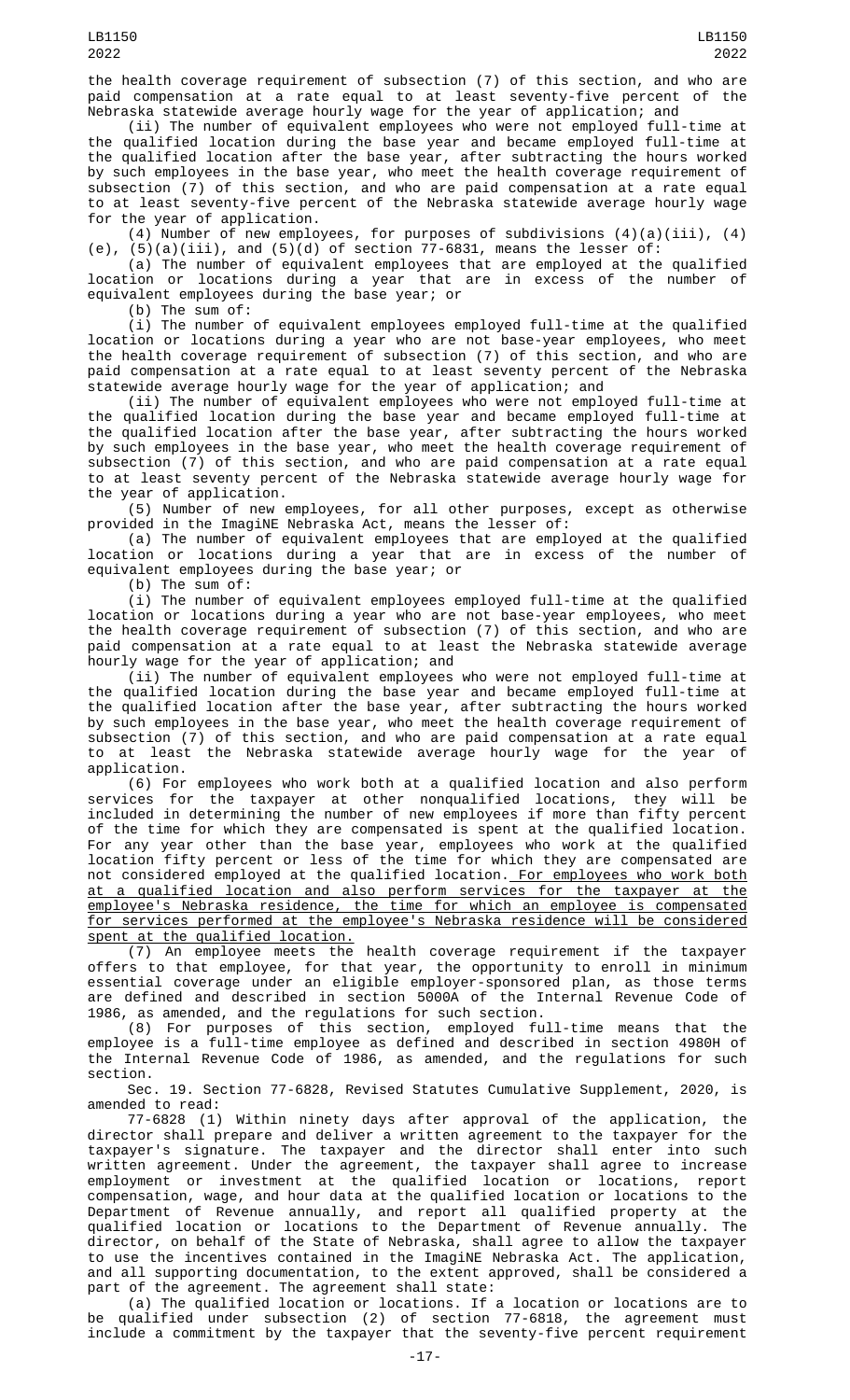of such subsection will be met;

(b) The type of documentation the taxpayer will need to supply to support its claim for incentives under the act;

(c) The date the application was complete;

(d) The E-verify number or numbers for the qualified location or locations provided by the United States Citizenship and Immigration Services;

(e) A requirement that the taxpayer provide any information needed by the director or the Tax Commissioner to perform their respective responsibilities under the ImagiNE Nebraska Act, in the manner specified by the director or Tax Commissioner;

(f) A requirement that the taxpayer provide an annually updated timetable showing the expected sales and use tax refunds and what year they are expected to be claimed, in the manner specified by the Tax Commissioner. The timetable shall include both direct refunds due to investment and credits taken as sales and use tax refunds as accurately as reasonably possible;

(g) A requirement that the taxpayer update the Tax Commissioner annually, with its income tax return or in the manner specified by the Tax Commissioner, on any changes in plans or circumstances which it reasonably expects will affect the level of new investment and number of new employees at the qualified location or locations. If the taxpayer fails to comply with this requirement, the Tax Commissioner may defer any pending incentive utilization until the taxpayer does comply;

(h) A requirement that the taxpayer provide information regarding the value of health coverage provided to employees during the year who are not base-year employees and who are paid the required compensation as needed by the director or the Tax Commissioner to perform their respective responsibilities under the ImagiNE Nebraska Act, in the manner specified by the director or Tax Commissioner;

(i) A requirement that the taxpayer not violate any state or federal law against discrimination;—<del>and</del>

(j) A requirement that the taxpayer offer a sufficient package of benefits to the employees employed full-time at the qualified location or locations during the year who are not base-year employees and who are paid the required compensation. If a taxpayer does not offer a sufficient package of benefits to any such employee for any year during the performance period, that employee shall not count toward the number of new employees for such year. For purposes of this subdivision, benefits means nonwage remuneration offered to an employee, including medical and dental insurance plans, pension, retirement, and profit-sharing plans, child care services, life insurance coverage, vision insurance coverage, disability insurance coverage, and any other nonwage remuneration as determined by the director. The director may adopt and promulgate rules and regulations to specify what constitutes a sufficient package of benefits. In determining what constitutes a sufficient package of benefits, the director shall consider (i) benefit packages customarily offered in Nebraska by private employers to full-time employees, (ii) the impact of the cost of such benefits on the ability to attract new employment and investment under the ImagiNE Nebraska Act, and (iii) the costs that employees must bear to obtain benefits not offered by an employer<u>; and</u>  $\texttt{-}$ 

(k) A requirement that the taxpayer provide the following information for the purpose of tax incentive performance audits:

(i) The most recent taxable valuations and levy rates for all qualified locations;

(ii) If credits are used for job training pursuant to subdivision (1)(e) section 77-6832, a program schedule of the job training activities; and

(iii) If credits are used for talent recruitment pursuant to subdivision (1)(e) of section 77-6832, the city and state where recruited employees lived when the talent recruitment activities took place.

(2) The application, the agreement, all supporting information, and all other information reported to the director or the Tax Commissioner shall be kept confidential by the director and the Tax Commissioner, except for the name of the taxpayer, the qualified location or locations in the agreement, the estimated amounts of increased employment and investment stated in the application, the date of complete application, the date the agreement was signed, and the information required to be reported by section 77-6837. The application, the agreement, and all supporting information shall be provided by the director to the Department of Revenue. The director shall disclose, to any municipalities in which project locations exist, the approval of an application and the execution of an agreement under this section. The Tax Commissioner shall also notify each municipality of the amount and taxpayer identity for each refund of local option sales and use taxes of the municipality within thirty days after the refund is allowed or approved. Disclosures shall be kept confidential by the municipality unless publicly disclosed previously by the taxpayer or by the State of Nebraska.

(3) An agreement under the ImagiNE Nebraska Act shall have a duration of no more than fifteen years. A taxpayer with an existing agreement may apply for and receive a new agreement for any qualified location or locations that are not part of an existing agreement under the ImagiNE Nebraska Act, but cannot apply for a new agreement for a qualified location designated in an existing agreement until after the end of the performance period for the existing agreement.

(4) The incentives contained in the ImagiNE Nebraska Act shall be in lieu of the tax credits allowed by the Nebraska Advantage Rural Development Act for any project. In computing credits under the Nebraska Advantage Rural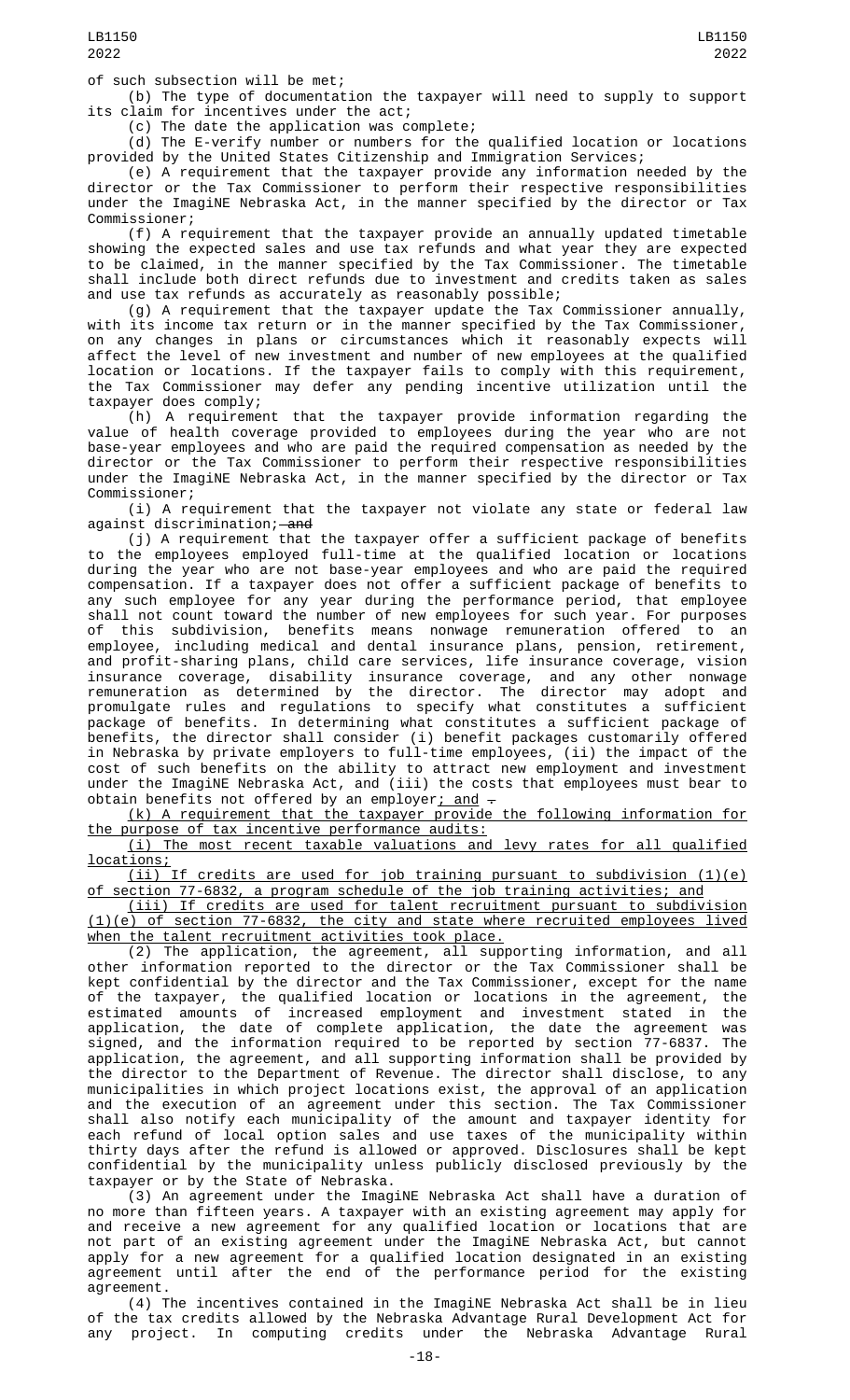Development Act, any investment or employment which is eligible for benefits or used in determining benefits under the ImagiNE Nebraska Act shall be subtracted from the increases computed for determining the credits under section 77-27,188. New investment or employment at a project location that results in the meeting or maintenance of the employment or investment requirements, the creation of credits, or refunds of taxes under the Nebraska Advantage Act shall not be considered new investment or employment for purposes of the ImagiNE Nebraska Act. The use of carryover credits under the Nebraska Advantage Act, the Employment and Investment Growth Act, the Invest Nebraska Act, the Nebraska Advantage Rural Development Act, or the Quality Jobs Act shall not preclude investment and employment from being considered new investment or employment under the ImagiNE Nebraska Act. The use of property tax exemptions at the project under the Employment and Investment Growth Act or the Nebraska Advantage Act does not preclude investment not eligible for such property tax exemptions from being considered new investment under the ImagiNE Nebraska Act.

Sec. 20. Section 77-6831, Revised Statutes Cumulative Supplement, 2020, is amended to read:

77-6831 (1) A taxpayer shall be entitled to the sales and use tax incentives contained in subsection (2) of this section if the taxpayer:

(a) Attains a cumulative investment in qualified property of at least five million dollars and hires at least thirty new employees at the qualified location or locations before the end of the ramp-up period;

(b) Attains a cumulative investment in qualified property of at least two hundred fifty million dollars and hires at least two hundred fifty new employees at the qualified location or locations before the end of the ramp-up period; or

(c) Attains a cumulative investment in qualified property of at least fifty million dollars at the qualified location or locations before the end of the ramp-up period. To receive incentives under this subdivision, the taxpayer must meet the following conditions:

(i) The average compensation of the taxpayer's employees at the qualified location or locations for each year of the performance period must equal at least one hundred fifty percent of the Nebraska statewide average hourly wage for the year of application;

(ii) The taxpayer must offer to its employees who constitute full-time employees as defined and described in section 4980H of the Internal Revenue Code of 1986, as amended, and the regulations for such section, at the qualified location or locations for each year of the performance period, the opportunity to enroll in minimum essential coverage under an eligible employersponsored plan, as those terms are defined and described in section 5000A of the Internal Revenue Code of 1986, as amended, and the regulations for such

section; and<br>(iii) The taxpayer must offer a sufficient package of benefits as described in subdivision (1)(j) of section 77-6828.

(2) A taxpayer meeting the requirements of subsection (1) of this section shall be entitled to the following sales and use tax incentives:

(a) A refund of all sales and use taxes paid under the Local Option Revenue Act, the Nebraska Revenue Act of 1967, the Qualified Judgment Payment Act, and sections 13-319, 13-324, and 13-2813 from the date of the complete application through the meeting of the required levels of employment and investment for all purchases, including rentals, of:

(i) Qualified property used at the qualified location or locations;

(ii) Property, excluding motor vehicles, based in this state and used in both this state and another state in connection with the qualified location or locations except when any such property is to be used for fundraising for or for the transportation of an elected official;

(iii) Tangible personal property by a contractor or repairperson after appointment as a purchasing agent of the owner of the improvement to real estate when such property is incorporated into real estate at the qualified location or locations. The refund shall be based on fifty percent of the contract price, excluding any land, as the cost of materials subject to the sales and use tax;

(iv) Tangible personal property by a contractor or repairperson after appointment as a purchasing agent of the taxpayer when such property is annexed to, but not incorporated into, real estate at the qualified location or locations. The refund shall be based on the cost of materials subject to the sales and use tax that were annexed to real estate; and

(v) Tangible personal property by a contractor or repairperson after appointment as a purchasing agent of the taxpayer when such property is both (A) incorporated into real estate at the qualified location or locations and (B) annexed to, but not incorporated into, real estate at the qualified location or locations. The refund shall be based on fifty percent of the contract price, excluding any land, as the cost of materials subject to the sales and use tax; and

(b) An exemption from all sales and use taxes under the Local Option Revenue Act, the Nebraska Revenue Act of 1967, the Qualified Judgment Payment Act, and sections 13-319, 13-324, and 13-2813 on the types of purchases, including rentals, listed in subdivision (a) of this subsection for such purchases, including rentals, occurring during each year of the performance period in which the taxpayer is at or above the required levels of employment and investment, except that the exemption shall be for the actual materials purchased with respect to subdivisions (2)(a)(iii), (iv), and (v) of this section. The Tax Commissioner shall issue such rules, regulations,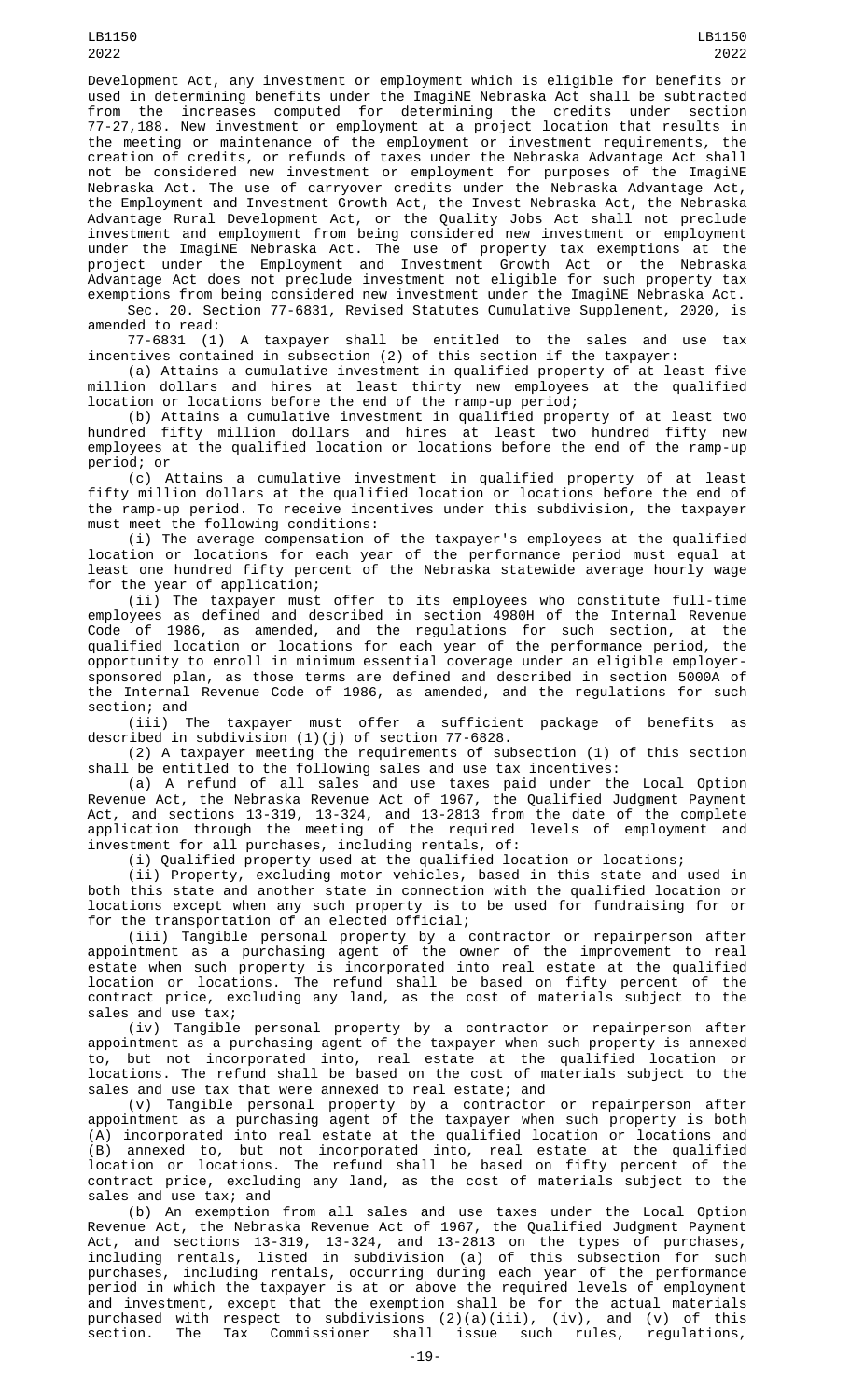certificates, and forms as are appropriate to implement the efficient use of this exemption.

(3)(a) Upon execution of the agreement, the taxpayer shall be issued a direct payment permit under section 77-2705.01, notwithstanding the three million dollars in purchases limitation in subsection (1) of section 77-2705.01, for each qualified location specified in the agreement, unless the taxpayer has opted out of this requirement in the agreement. For any taxpayer who is issued a direct payment permit, until such taxpayer makes the investment in qualified property and hires the new employees at the qualified location or locations as specified in subsection (1) of this section, the taxpayer must pay and remit any applicable sales and use taxes as required by the Tax Commissioner.

(b) If the taxpayer makes the investment in qualified property and hires the new employees at the qualified location or locations as specified in subsection (1) of this section, the taxpayer shall receive the sales tax refunds described in subdivision (2)(a) of this section. For any year in which the taxpayer is not at the required levels of employment and investment, the taxpayer shall report all sales and use taxes owed for the period on the taxpayer's <del>income</del> tax return<del>for the year</del>.

(4) The taxpayer shall be entitled to one of the following credits for payment of wages to new employees:

(a)(i) If a taxpayer attains a cumulative investment in qualified property of at least one million dollars and hires at least ten new employees at the qualified location or locations before the end of the ramp-up period, the taxpayer shall be entitled to a credit equal to four percent times the average wage of new employees times the number of new employees. Wages in excess of one million dollars paid to any one employee during the year shall be excluded from the calculations under this subdivision;

(ii) If the taxpayer attains a cumulative investment in qualified property of at least one million dollars and hires at least ten new employees at the qualified location or locations before the end of the ramp-up period and the number of new employees and investment are at a qualified location in a county in Nebraska with a population of one hundred thousand or greater, and at which the majority of the business activities conducted are described in subdivision  $(1)(a)$  or  $(1)(n)$  of section 77-6818, the taxpayer shall be entitled to a credit equal to four percent times the average wage of new employees times the number of new employees. Wages in excess of one million dollars paid to any one employee during the year shall be excluded from the calculations under this subdivision; or

(iii) If the taxpayer attains a cumulative investment in qualified property of at least one million dollars and hires at least ten new employees at the qualified location or locations before the end of the ramp-up period and the number of new employees and investment are at a qualified location entirely within a county in Nebraska with a population of less than one hundred thousand, and at which the majority of the business activities conducted are described in subdivision (1)(a) or (1)(n) of section 77-6818, the taxpayer shall be entitled to a credit equal to six percent times the average wage of new employees times the number of new employees. For purposes of meeting the ten-employee requirement of this subdivision, the number of new employees shall be multiplied by two. Wages in excess of one million dollars paid to any one employee during the year shall be excluded from the calculations under this subdivision;

(b) If a taxpayer hires at least twenty new employees at the qualified location or locations before the end of the ramp-up period, the taxpayer shall be entitled to a credit equal to five percent times the average wage of new employees times the number of new employees if the average wage of the new employees equals at least one hundred percent of the Nebraska statewide average hourly wage for the year of application. The credit shall equal seven percent times the average wage of new employees times the number of new employees if the average wage of the new employees equals at least one hundred fifty percent of the Nebraska statewide average hourly wage for the year of application. The credit shall equal nine percent times the average wage of new employees times the number of new employees if the average wage of the new employees equals at least two hundred percent of the Nebraska statewide average hourly wage for the year of application. Wages in excess of one million dollars paid to any one employee during the year shall be excluded from the calculations under this subdivision;

(c) If a taxpayer attains a cumulative investment in qualified property of at least five million dollars and hires at least thirty new employees at the qualified location or locations before the end of the ramp-up period, the taxpayer shall be entitled to a credit equal to five percent times the average wage of new employees times the number of new employees if the average wage of the new employees equals at least one hundred percent of the Nebraska statewide average hourly wage for the year of application. The credit shall equal seven percent times the average wage of new employees times the number of new employees if the average wage of the new employees equals at least one hundred fifty percent of the Nebraska statewide average hourly wage for the year of application. The credit shall equal nine percent times the average wage of new employees times the number of new employees if the average wage of the new employees equals at least two hundred percent of the Nebraska statewide average hourly wage for the year of application. Wages in excess of one million dollars paid to any one employee during the year shall be excluded from the calculations under this subdivision;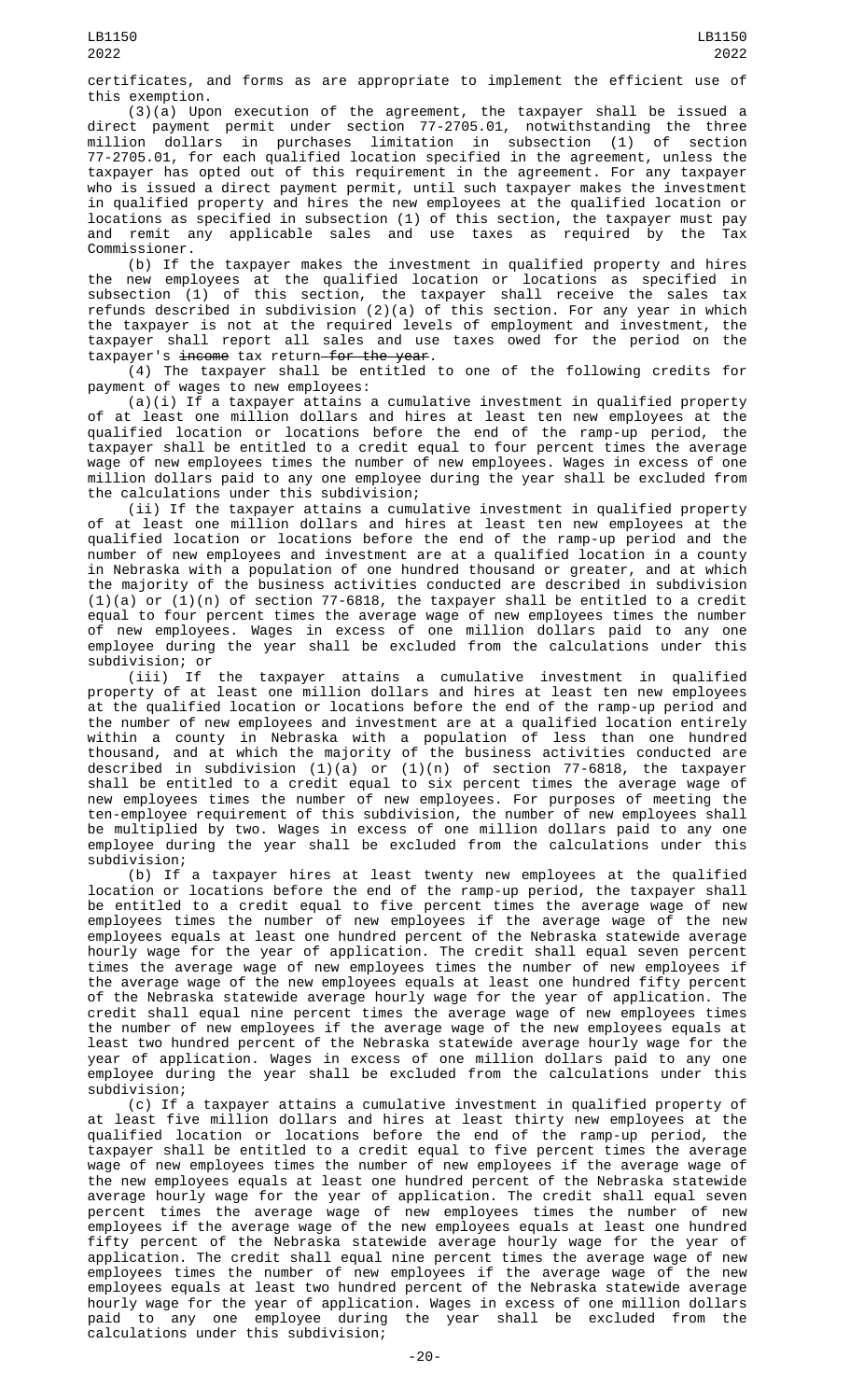LB1150 2022

(d) If a taxpayer attains a cumulative investment in qualified property of at least two hundred fifty million dollars and hires at least two hundred fifty new employees at the qualified location or locations before the end of the 2022

LB1150

ramp-up period, the taxpayer shall be entitled to a credit equal to seven percent times the average wage of new employees times the number of new employees if the average wage of the new employees equals at least one hundred fifty percent of the Nebraska statewide average hourly wage for the year of application. The credit shall equal nine percent times the average wage of new employees times the number of new employees if the average wage of the new employees equals at least two hundred percent of the Nebraska statewide average hourly wage for the year of application. Wages in excess of one million dollars<br>paid to any one employee during the year shall be excluded from the to any one employee during the year shall be excluded from calculations under this subdivision; or

(e) If a taxpayer attains a cumulative investment in qualified property of at least two hundred fifty thousand dollars but less than one million dollars and hires at least five new employees at the qualified location or locations before the end of the ramp-up period and the number of new employees and investment are at a qualified location within an economic redevelopment area, the taxpayer shall be entitled to a credit equal to six percent times the average wage of new employees times the number of new employees if the average wage of the new employees equals at least seventy percent of the Nebraska statewide average hourly wage for the year of application. Wages in excess of one million dollars paid to any one employee during the year shall be excluded from the calculations under this subdivision. For purposes of this subdivision, economic redevelopment area means an area in which (i) the average rate of unemployment in the area during the period covered by the most recent federal decennial census or American Community Survey 5-Year Estimate is at least one hundred fifty percent of the average rate of unemployment in the state during the same period and (ii) the average poverty rate in the area exceeds twenty percent for the total federal census tract or tracts or federal census block group or block groups in the area.

(5) The taxpayer shall be entitled to one of the following credits for new investment:

(a)(i) If a taxpayer attains a cumulative investment in qualified property of at least one million dollars and hires at least ten new employees at the qualified location or locations before the end of the ramp-up period, the taxpayer shall be entitled to a credit equal to four percent of the investment made in qualified property at the qualified location or locations;

(ii) If the taxpayer attains a cumulative investment in qualified property of at least one million dollars and hires at least ten new employees at the qualified location or locations before the end of the ramp-up period and the number of new employees and investment are at a qualified location in a county in Nebraska with a population of one hundred thousand or greater, and at which the majority of the business activities conducted are described in subdivision (1)(a) or (1)(n) of section 77-6818, the taxpayer shall be entitled to a credit equal to four percent of the investment made in qualified property at the qualified location or locations unless the cumulative investment exceeds ten million dollars, in which case the taxpayer shall be entitled to a credit equal to seven percent of the investment made in qualified property at the qualified location or locations; or

(iii) If the taxpayer attains a cumulative investment in qualified property of at least one million dollars and hires at least ten new employees at the qualified location or locations before the end of the ramp-up period and the number of new employees and investment are at a qualified location entirely within a county in Nebraska with a population of less than one hundred thousand, and at which the majority of the business activities conducted are described in subdivision (1)(a) or (1)(n) of section 77-6818, the taxpayer shall be entitled to a credit equal to four percent of the investment made in qualified property at the qualified location or locations unless the cumulative investment exceeds ten million dollars, in which case the taxpayer shall be entitled to a credit equal to seven percent of the investment made in qualified property at the qualified location or locations. For purposes of meeting the ten-employee requirement of this subdivision, the number of new employees shall be multiplied by two;

(b) If a taxpayer attains a cumulative investment in qualified property of at least five million dollars and hires at least thirty new employees at the qualified location or locations before the end of the ramp-up period, the taxpayer shall be entitled to a credit equal to seven percent of the investment made in qualified property at the qualified location or locations;

(c) If a taxpayer attains a cumulative investment in qualified property of at least two hundred fifty million dollars and hires at least two hundred fifty new employees at the qualified location or locations before the end of the ramp-up period, the taxpayer shall be entitled to a credit equal to seven percent of the investment made in qualified property at the qualified location or locations; or

(d) If a taxpayer attains a cumulative investment in qualified property of at least two hundred fifty thousand dollars but less than one million dollars and hires at least five new employees at the qualified location or locations before the end of the ramp-up period and the number of new employees and investment are at a qualified location within an economic redevelopment area, the taxpayer shall be entitled to a credit equal to four percent of the investment made in qualified property at the qualified location or locations. For purposes of this subdivision, economic redevelopment area means an area in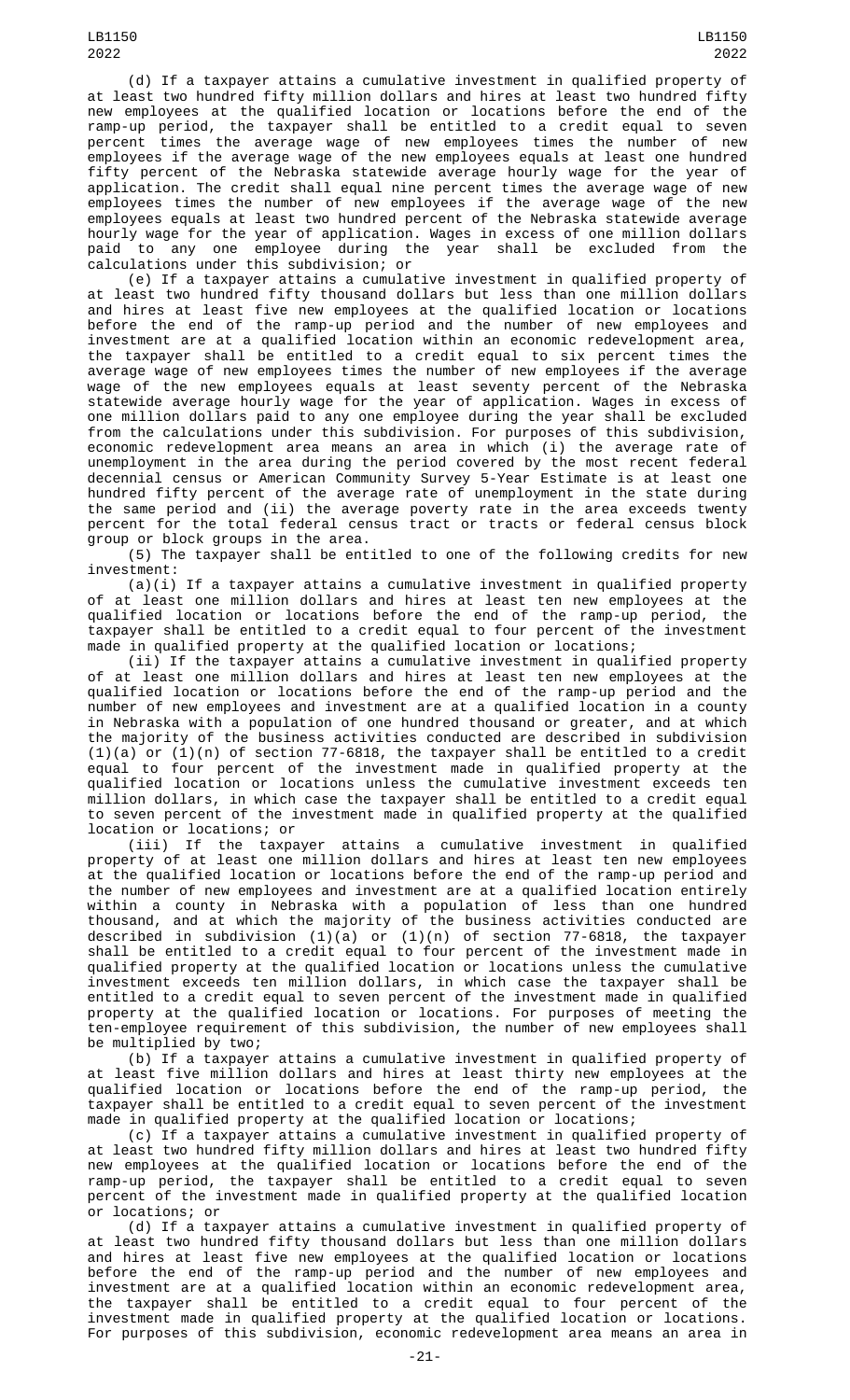which (i) the average rate of unemployment in the area during the period covered by the most recent federal decennial census or American Community Survey 5-Year Estimate is at least one hundred fifty percent of the average rate of unemployment in the state during the same period and (ii) the average poverty rate in the area exceeds twenty percent for the total federal census tract or tracts or federal census block group or block groups in the area.

(6)(a) The credit percentages prescribed in subdivisions  $(4)(a)$ ,  $(b)$ ,  $(c)$ , and (d) and subdivisions (5)(a), (b), and (c) of this section shall be increased by one percentage point for wages paid and investments made at qualified locations in an extremely blighted area. For purposes of this subdivision, extremely blighted area means an area which, before the end of the ramp-up period, has been declared an extremely blighted area under section 18-2101.02.

(b) The credit percentages prescribed in subsections (4) and (5) of this section shall be increased by one percentage point if the taxpayer:

(i) Is a benefit corporation as defined in section 21-403 and has been such a corporation for at least one year prior to submitting an application under the ImagiNE Nebraska Act; and

(ii) Remains a benefit corporation as defined in section 21-403 for the duration of the taxpayer's agreement under the ImagiNE Nebraska Act.

(c) A taxpayer may, if qualified, receive one or both of the increases provided in this subsection.

(7)(a) The credits prescribed in subsections (4) and (5) of this section shall be allowable for wages paid and investments made during each year of the performance period that the taxpayer is at or above the required levels of employment and investment.

(b) The credits prescribed in subsection (5) of this section shall also be allowable during the first year of the performance period for investment in qualified property at the qualified location or locations after the date of the complete application and before the beginning of the performance period.

(8)(a) Property described in subdivision (8)(c) of this section used at the qualified location or locations, whether purchased or leased, and placed in service by the taxpayer after the date of the complete application, shall constitute separate classes of property and are eligible for exemption under the conditions and for the time periods provided in subdivision (8)(b) of this section.

(b) A taxpayer shall receive the exemption of property in subdivision (8) (c) of this section if the taxpayer attains one of the following employment and investment levels: (i) Cumulative investment in qualified property of at least five million dollars and the hiring of at least thirty new employees at the qualified location or locations before the end of the ramp-up period; (ii) cumulative investment in qualified property of at least fifty million dollars at the qualified location or locations before the end of the ramp-up period, provided the average compensation of the taxpayer's employees at the qualified location or locations for the year in which such investment level was attained equals at least one hundred fifty percent of the Nebraska statewide average hourly wage for the year of application and the taxpayer offers to its employees who constitute full-time employees as defined and described in section 4980H of the Internal Revenue Code of 1986, as amended, and the regulations for such section, at the qualified location or locations for the year in which such investment level was attained, the opportunity to enroll in minimum essential coverage under an eligible employer-sponsored plan, as those terms are defined and described in section 5000A of the Internal Revenue Code of 1986, as amended, and the regulations for such section; or (iii) cumulative investment in qualified property of at least two hundred fifty million dollars and the hiring of at least two hundred fifty new employees at the qualified location or locations before the end of the ramp-up period. Such property shall be eligible for the exemption from the first January 1 following the end of the year during which the required levels were exceeded through the ninth December 31 after the first year property included in subdivision (8)(c) of this section qualifies for the exemption, except that for a taxpayer who has filed an application under NAICS code 518210 for Data Processing, Hosting, and Related Services and who files a separate sequential application for the same NAICS code for which the ramp-up period begins with the year immediately after the end of the previous project's performance period or a taxpayer who has a project qualifying under subdivision (1)(b)(ii) of section 77-5725 and who files a separate sequential application for NAICS code 518210 for Data Processing, Hosting, and Related Services for which the ramp-up period begins with the year immediately after the end of the previous project's entitlement period, such property described in subdivision (8)(c)(i) of this section shall be eligible for the exemption from the first January 1 following the placement in service of such property through the ninth December 31 after the year the first claim for exemption is approved.

(c) The following personal property used at the qualified location or locations, whether purchased or leased, and placed in service by the taxpayer after the date of the complete application shall constitute separate classes of personal property:

(i) All personal property that constitutes a data center if the taxpayer qualifies under subdivision (8)(b)(i) or (8)(b)(ii) of this section;

(ii) Business equipment that is located at a qualified location or locations and that is involved directly in the manufacture or processing of agricultural products if the taxpayer qualifies under subdivision (8)(b)(i) or (8)(b)(ii) of this section; or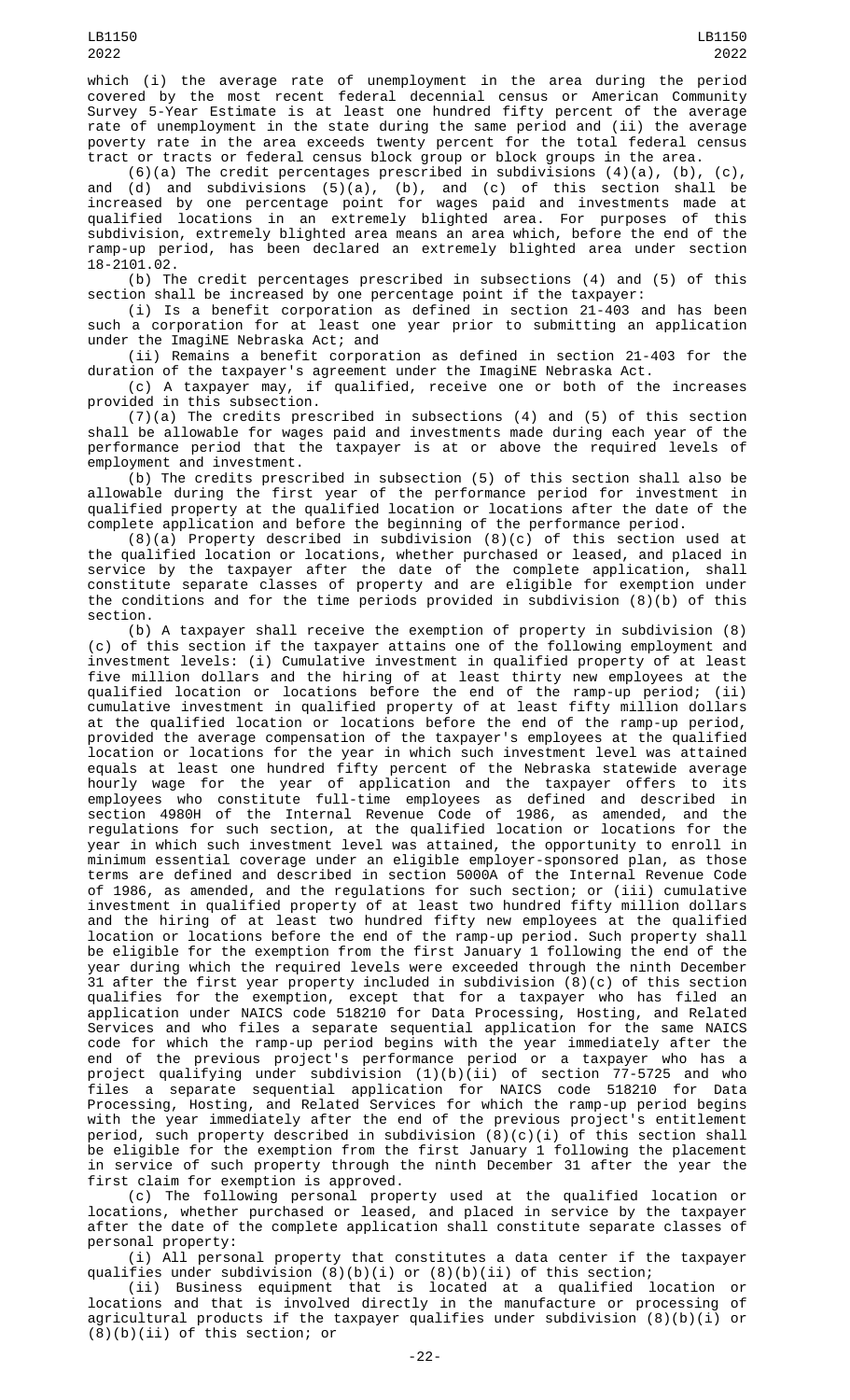(iii) All personal property if the taxpayer qualifies under subdivision (8)(b)(iii) of this section.

(d) In order to receive the property tax exemptions allowed by subdivision (8)(c) of this section, the taxpayer shall annually file a claim for exemption with the Tax Commissioner on or before May 1. The form and supporting schedules shall be prescribed by the Tax Commissioner and shall list all property for which exemption is being sought under this section. A separate claim for exemption must be filed for each agreement and each county in which property is claimed to be exempt. A copy of this form must also be filed with the county assessor in each county in which the applicant is requesting exemption. The Tax Commissioner shall determine whether a taxpayer is eligible to obtain exemption for personal property based on the criteria for exemption and the eligibility of each item listed for exemption and, on or before August 1, certify such determination to the taxpayer and to the affected county assessor.

(9) The taxpayer shall, on or before the receipt or use of any incentives under this section, pay to the director a fee of one-half percent of such incentives, except for the exemption on personal property, for administering the ImagiNE Nebraska Act, except that the fee on any sales tax exemption may be paid by the taxpayer with the filing of its sales and use tax return. Such fee may be paid by direct payment to the director or through withholding of available refunds. A credit shall be allowed against such fee for the amount of the fee paid with the application. All fees collected under this subsection shall be remitted to the State Treasurer for credit to the ImagiNE Nebraska Cash Fund, which fund is hereby created. The fund shall consist of fees credited under this subsection and any other money appropriated to the fund by the Legislature. The fund shall be administered by the Department of Economic Development and shall be used for administration of the ImagiNE Nebraska Act. Any money in the fund available for investment shall be invested by the state investment officer pursuant to the Nebraska Capital Expansion Act and the Nebraska State Funds Investment Act.

Sec. 21. Section 77-6832, Revised Statutes Cumulative Supplement, 2020, is amended to read:

77-6832 (1)(a) The credits prescribed in section 77-6831 for a year shall be established by filing the forms required by the Tax Commissioner with the income tax return for the taxable year which includes the end of the year the credits were earned. The credits may be used and shall be applied in the order in which they were first allowable under the ImagiNE Nebraska Act. To the extent the taxpayer has credits under the Nebraska Advantage Act or the Employment and Investment Growth Act still available for use in a year or years which overlap the performance period or carryover period of the ImagiNE Nebraska Act, the credits may be used and shall be applied in the order in which they were first allowable, and when there are credits of the same age, the older tax incentive program's credits shall be applied first. The credits may be used after any other nonrefundable credits to reduce the taxpayer's income tax liability imposed by sections 77-2714 to 77-27,135. Credits may be used beginning with the taxable year which includes December 31 of the year the required minimum levels were reached. The last year for which credits may be used is the taxable year which includes December 31 of the last year of the carryover period. Any decision on how part of the credit is applied shall not limit how the remaining credit could be applied under this section.

(b) The taxpayer may use the credit provided in subsection (4) of section 77-6831 <u>(i) </u>to reduce the taxpayer's income tax withholding employer or payor tax liability under section 77-2756 or 77-2757, <del>or to reduce a qualified</del> employee leasing company's income tax withholding employer or payor tax liability under such sections, when the taxpayer is the client-lessee of such company, to the extent such liability is attributable to the number of new employees employed at the qualified location or locations, excluding any wages in excess of one million dollars paid to any one employee during the year<u> or</u> (ii) to reduce a qualified employee leasing company's income tax withholding employer or payor tax liability under section 77-2756 or 77-2757, when the taxpayer is the client-lessee of such company, to the extent such liability is attributable to the number of new employees performing services for such client-lessee at the qualified location or locations, excluding any wages in <u>excess of one million dollars paid to any one employee during the year</u>. To the extent of the credit used, such withholding shall not constitute public funds or state tax revenue and shall not constitute a trust fund or be owned by the state. The use by the taxpayer or the qualified employee leasing company of the credit shall not change the amount that otherwise would be reported by the taxpayer, or such qualified employee leasing company, to the employee under section 77-2754 as income tax withheld and shall not reduce the amount that otherwise would be allowed by the state as a refundable credit on an employee's income tax return as income tax withheld under section 77-2755. The amount of credits used against income tax withholding shall not exceed the withholding attributable to the number of new employees employed at the qualified location or locations<u> or, for a qualified employee leasing company, the number of new</u> employees performing services for the applicable client-lessee at the qualified location or locations, excluding any wages in excess of one million dollars paid to any one employee during the year. If the amount of credit used by the taxpayer or the qualified employee leasing company against income tax withholding exceeds such amount, the excess withholding shall be returned to the Department of Revenue in the manner provided in section 77-2756, such excess amount returned shall be considered unused, and the amount of unused credits may be used as otherwise permitted in this section or shall carry over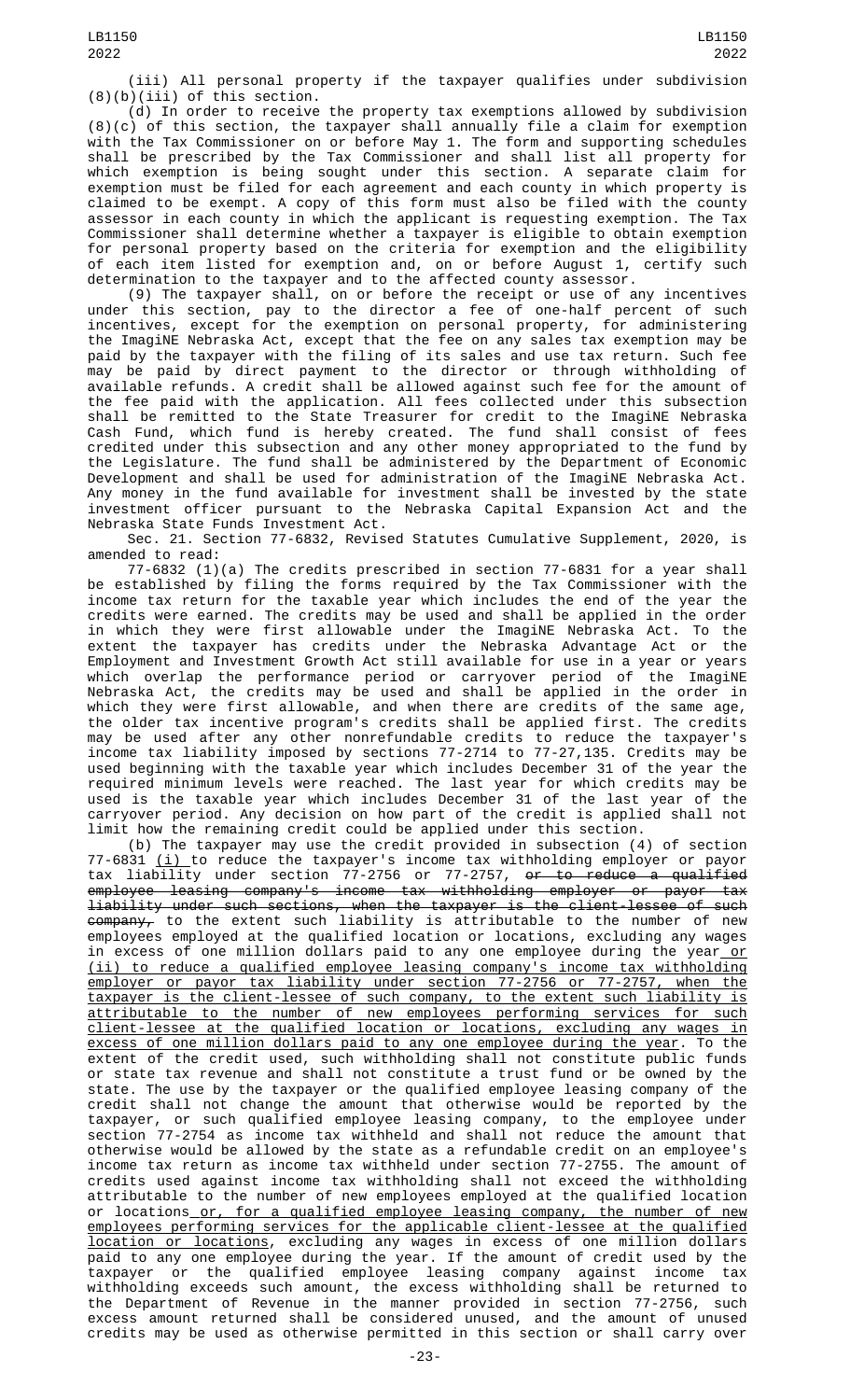to the extent authorized in subdivision  $(1)(g)$  of this section.

(c) Credits may be used to obtain a refund of sales and use taxes under the Local Option Revenue Act, the Nebraska Revenue Act of 1967, the Qualified Judgment Payment Act, and sections 13-319, 13-324, and 13-2813 that are not subject to direct refund under section 77-6831 and that are paid on purchases, including rentals, for use at a qualified location.

(d) The credits provided in subsections (4) and (5) of section 77-6831 may be used to repay a loan for job training or infrastructure development as provided in section 77-6841.

(e) Credits may be used to obtain a payment from the state equal to the amount which the taxpayer demonstrates to the director was paid by the taxpayer after the date of the complete application for job training and talent recruitment of employees who qualify in the number of new employees, to the extent that proceeds from a loan described in section 77-6841 were not used to make such payments. For purposes of this subdivision:

(i) Job training means training for a prospective or new employee that is provided after the date of the complete application by a Nebraska nonprofit college or university, a Nebraska public or private secondary school, a Nebraska educational service unit, or a company that is not a member of the taxpayer's unitary group or a related person to the taxpayer; and

(ii) Talent recruitment means talent recruitment activities that result in a newly recruited employee who is hired by the taxpayer after the date of the complete application and who is paid compensation during the year of hire at a rate equal to at least one hundred percent of the Nebraska statewide average hourly wage for the year of application, including marketing, relocation expenses, and search-firm fees. Talent recruitment payments that may be reimbursed include, without limitation, payment by the taxpayer, without repayment by the employee, of an employee's student loans, an employee's tuition, and an employee's downpayment on a primary residence in Nebraska. Talent recruitment payments that may be reimbursed shall not include payments for the recruitment of a person who constitutes a related person to the taxpayer when the taxpayer is an individual or recruitment of a person who constitutes a related person to an owner of the taxpayer when the taxpayer is a partnership, a limited liability company, or a subchapter S corporation.

(f) The credits provided in subsections (4) and (5) of section 77-6831 may be used to obtain a payment from the state equal to the amount which the taxpayer demonstrates to the director was paid for taxpayer-sponsored child care at the qualified location or locations during the performance period and the carryover period.

(g) Credits may be carried over until fully utilized through the end of the carryover period.

 $(2)(a)$  No refund claims shall be filed until after the required levels of employment and investment have been met.

(b) Refund claims shall be filed no more than once each quarter for refunds under the ImagiNE Nebraska Act, except that any claim for a refund in excess of twenty-five thousand dollars may be filed at any time.

(c) Refund claims for materials purchased by a purchasing agent shall include:

(i) A copy of the purchasing agent appointment;

(ii) The contract price; and

 $(iii)(A)$  For refunds under subdivision  $(2)(a)(iii)$  or  $(2)(a)(v)$  of section 77-6831, a certification by the contractor or repairperson of the percentage of the materials incorporated into or annexed to the qualified location on which sales and use taxes were paid to Nebraska after appointment as purchasing agent; or

(B) For refunds under subdivision (2)(a)(iv) of section 77-6831, a certification by the contractor or repairperson of the percentage of the contract price that represents the cost of materials annexed to the qualified location and the percentage of the materials annexed to the qualified location on which sales and use taxes were paid to Nebraska after appointment as purchasing agent.

(d) All refund claims shall be filed, processed, and allowed as any other claim under section 77-2708, except that the amounts allowed to be refunded under the ImagiNE Nebraska Act shall be deemed to be overpayments and shall be refunded notwithstanding any limitation in subdivision (2)(a) of section 77-2708. The refund may be allowed if the claim is filed within three years from the end of the year the required levels of employment and investment are met or within the period set forth in section 77-2708. Refunds shall be paid by the Tax Commissioner within one hundred eighty days after receipt of the refund claim. Such payments shall be subject to later recovery by the Tax Commissioner upon audit.

(e) If a claim for a refund of sales and use taxes under the Local Option Revenue Act, the Qualified Judgment Payment Act, or sections 13-319, 13-324, and 13-2813 of more than twenty-five thousand dollars is filed by June 15 of a given year, the refund shall be made on or after November 15 of the same year. If such a claim is filed on or after June 16 of a given year, the refund shall not be made until on or after November 15 of the following year. The Tax Commissioner shall notify the affected city, village, county, or municipal county of the amount of refund claims of sales and use taxes under the Local Option Revenue Act, the Qualified Judgment Payment Act, or sections 13-319, 13-324, and 13-2813 that are in excess of twenty-five thousand dollars on or before July 1 of the year before the claims will be paid under this section. (f) For refunds of sales and use taxes under the Local Option Revenue Act,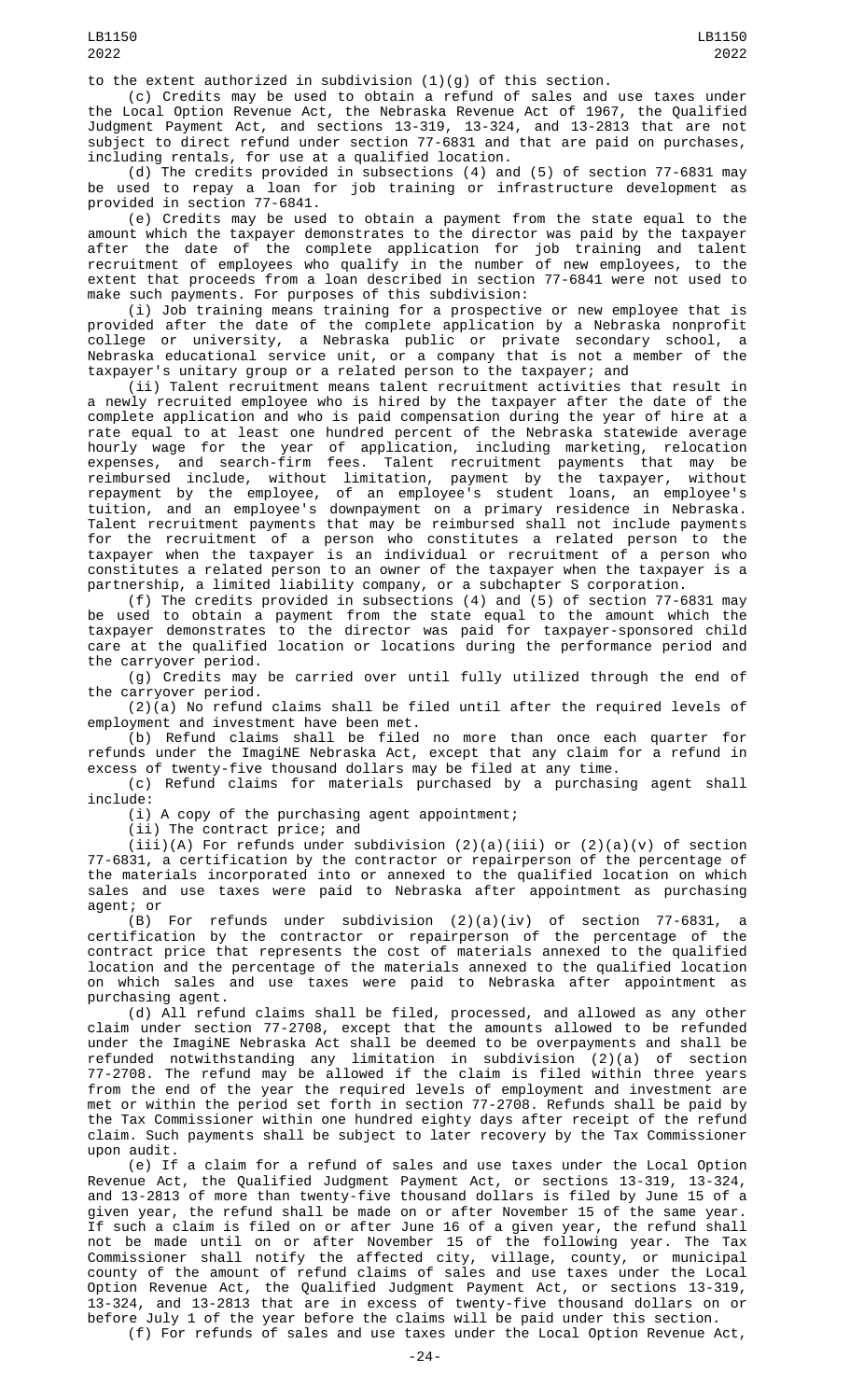the deductions made by the Tax Commissioner for such refunds shall be delayed in accordance with section 77-27,144.

(g) Interest shall not be allowed on any taxes refunded under the ImagiNE Nebraska Act.

(3) The appointment of purchasing agents shall be recognized for the purpose of changing the status of a contractor or repairperson as the ultimate consumer of tangible personal property purchased after the date of the appointment which is physically incorporated into or annexed at a qualified location and becomes the property of the owner of the improvement to real estate or the taxpayer. The purchasing agent shall be jointly liable for the payment of the sales and use tax on the purchases with the owner of the property.

(4) The determination of whether the application is complete, whether a location is a qualified location, and whether to approve the application and sign the agreement shall be made by the director. All other interpretations of the ImagiNE Nebraska Act shall be made by the Tax Commissioner. The Commissioner of Labor shall provide the director with such information as the Department of Labor regularly receives with respect to the taxpayer which the director requests from the Commissioner of Labor in order to fulfill the director's duties under the act. The director shall use such information to achieve efficiency in the administration of the act.

(5) Once the director and the taxpayer have signed the agreement under section 77-6828, the taxpayer, and its owners or members where applicable, may report and claim and shall receive all incentives allowed by the ImagiNE Nebraska Act, subject to the base authority limitations provided in section 77-6839, without waiting for a determination by the director or the Tax Commissioner or other taxing authority that the taxpayer has met the required employment and investment levels or otherwise qualifies, has qualified, or continues to qualify for such incentives, provided that the tax return or claim has been signed by an owner, member, manager, or officer of the taxpayer who declares under penalties of perjury that he or she has examined the tax return or claim, including accompanying schedules and statements, and to the best of his or her knowledge and belief (a) the tax return or claim is correct and complete in all material respects, (b) payment of the claim has not been previously made by the state to the taxpayer, and (c) with respect to sales or use tax refund claims, the taxpayer has not claimed or received a refund of such tax from a retailer. The payment or allowance of such a claim shall not prevent the director or the Tax Commissioner or other taxing authority from recovering such payment, exemption, or allowance, within the normal period provided by law, subject to normal appeal rights of a taxpayer, if the director or Tax Commissioner or other taxing authority determines upon review or audit that the taxpayer did not qualify for such incentive or exemption.

(6) An audit of employment and investment thresholds and incentive amounts shall be made by the Tax Commissioner to the extent and in the manner determined by the Tax Commissioner. Upon request by the director or the Tax Commissioner, the Commissioner of Labor shall report to the director and the Tax Commissioner the employment data regularly reported to the Department of Labor relating to number of employees and wages paid for each taxpayer. director and Tax Commissioner, to the extent they determine appropriate, shall use such information to achieve efficiency in the administration of the ImagiNE Nebraska Act. The Tax Commissioner may recover any refund or part thereof which is erroneously made and any credit or part thereof which is erroneously allowed by issuing a deficiency determination within three years from the date of refund or credit or within the period otherwise allowed for issuing a deficiency determination, whichever expires later. The director shall not enter into an agreement with any taxpayer unless the taxpayer agrees to electronically verify the work eligibility status of all newly hired employees employed in Nebraska within ninety days after the date of hire. For purposes of calculating any tax incentive under the act, the hours worked and compensation paid to an employee who has not been electronically verified or who is not eligible to work in Nebraska shall be excluded.

(7) A determination by the director that a location is not a qualified location or a determination by the Tax Commissioner that a taxpayer has failed to meet or maintain the required levels of employment or investment for incentives, exemptions, or recapture, or does not otherwise qualify for incentives or exemptions, may be protested by the taxpayer to the Tax Commissioner within sixty days after the mailing to the taxpayer of the written notice of the proposed determination by the director or the Tax Commissioner, as applicable. If the notice of proposed determination is not protested in writing by the taxpayer within the sixty-day period, the proposed determination is a final determination. If the notice is protested, the Tax Commissioner, after a formal hearing by the Tax Commissioner or by an independent hearing officer appointed by the Tax Commissioner, if requested by the taxpayer in such protest, shall issue a written order resolving such protest. The written order of the Tax Commissioner resolving a protest may be appealed to the district court of Lancaster County in accordance with the Administrative Procedure Act within thirty days after the issuance of the order.

Sec. 22. Section 77-6837, Revised Statutes Cumulative Supplement, 2020, is amended to read:

77-6837 (1) Beginning in 2021, the director and the Tax Commissioner shall jointly submit electronically an annual report for the previous fiscal year to the Legislature no later than October 31 of each year. The report shall be on a fiscal year, accrual basis that satisfies the requirements set by the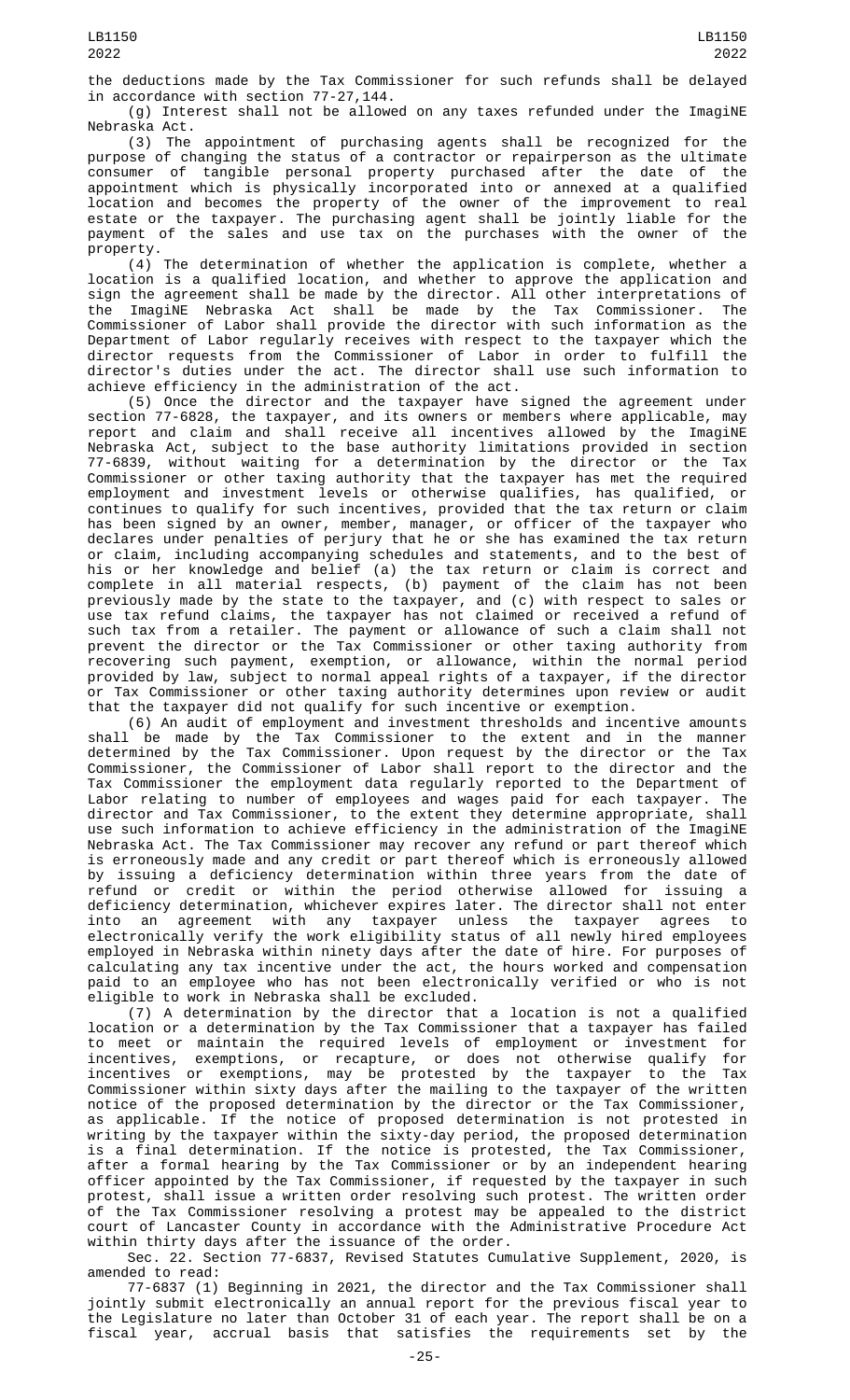Governmental Accounting Standards Board. The Department of Economic Development and the Department of Revenue shall together, on or before December 15 of each even-numbered year, appear at a joint hearing of the Appropriations Committee of the Legislature and the Revenue Committee of the Legislature and present the report. Any supplemental information requested by three or more committee members shall be presented within thirty days after the request.

(2) The report shall list (a) the agreements which have been signed during the previous year, (b) the agreements which are still in effect, (c) the identity of each taxpayer who is party to an agreement, and (d) the qualified location or locations.

(3) The report shall also state, for taxpayers who are parties to agreements, by industry group (a) the specific incentive options applied for under the ImagiNE Nebraska Act, (b) the refunds and reductions in tax allowed on the investment, (c) the credits earned, (d) the credits used to reduce the corporate income tax and the credits used to reduce the individual income tax, (e) the credits used to obtain sales and use tax refunds, (f) the credits used against withholding liability, (g) the credits used for job training, (h) the credits used for infrastructure development, (i) the number of jobs created under the act, (j) the expansion of capital investment, (k) the estimated wage levels of jobs created under the act subsequent to the application date, (l) the total number of qualified applicants, (m) the projected future state revenue gains and losses, (n) the sales tax refunds owed, (o) the credits outstanding under the act, (p) the value of personal property exempted by class in each county under the act, (q) the total amount of the payments, (r) the amount of workforce training and infrastructure development loans issued, outstanding, repaid, and delinquent, and (s) the value of health coverage provided to employees at qualified locations during the year who are not baseyear employees and who are paid the required compensation. The report shall include the estimate of the amount of sales and use tax refunds to be paid and tax credits to be used as were required for the October forecast under section 77-6839.

(4) In estimating the projected future state revenue gains and losses, report shall detail the methodology utilized, state the economic multipliers and industry multipliers used to determine the amount of economic growth and positive tax revenue, describe the analysis used to determine the percentage of new jobs attributable to the ImagiNE Nebraska Act, and identify limitations that are inherent in the analysis method.

(5) The report shall provide an explanation of the audit and review processes of the Department of Economic Development and the Department of Revenue, as applicable, in approving and rejecting applications or the grant of incentives and in enforcing incentive recapture. The report shall also specify the median period of time between the date of application and the date the agreement is executed for all agreements executed by June 30 of the current December 31 of the prior year.

(6) The report shall provide information on agreement-specific total incentives used every two years for each agreement. The report shall disclose (a) the identity of the taxpayer, (b) the qualified location or locations, and (c) the total credits used and refunds approved during the immediately preceding two years expressed as a single, aggregated total. The incentive information required to be reported under this subsection shall not be reported for the first year the taxpayer attains the required employment and investment thresholds. The information on first-year incentives used shall be combined with and reported as part of the second year. Thereafter, the information on incentives used for succeeding years shall be reported for each agreement every two years containing information on two years of credits used and refunds approved. The incentives used shall include incentives which have been approved by the director or Tax Commissioner, as applicable, but not necessarily received, during the previous two years.

(7) The report shall include an executive summary which shows aggregate information for all agreements for which the information on incentives used in subsection (6) of this section is reported as follows: (a) The total incentives used by all taxpayers for agreements detailed in subsection (6) of this section during the previous two years; (b) the number of agreements; (c) the new jobs at the qualified location or locations for which credits have been granted; (d) the average compensation paid to employees in the state in the year of application and for the new jobs at the qualified location or locations; and (e) the total investment for which incentives were granted. The executive summary shall summarize the number of states which grant investment tax credits, job tax credits, sales and use tax refunds for qualified investment, and personal property tax exemptions and the investment and employment requirements under which they may be granted.

(8) No information shall be provided in the report or in supplemental information that is protected by state or federal confidentiality laws.

Sec. 23. Section 77-6839, Revised Statutes Cumulative Supplement, 2020, is amended to read:

77-6839 (1) The Department of Economic Development and the Department of Revenue shall jointly, on or before the fifteenth day of October and February of every year and the fifteenth day of April in odd-numbered years, make an estimate of the amount of sales and use tax refunds to be paid and tax credits to be used under the ImagiNE Nebraska Act during the fiscal years to be forecast under section 77-27,158. The estimate shall be based on the most recent data available, including pending and approved applications and updates thereof as are required by subdivision (1)(f) of section 77-6828. The estimate